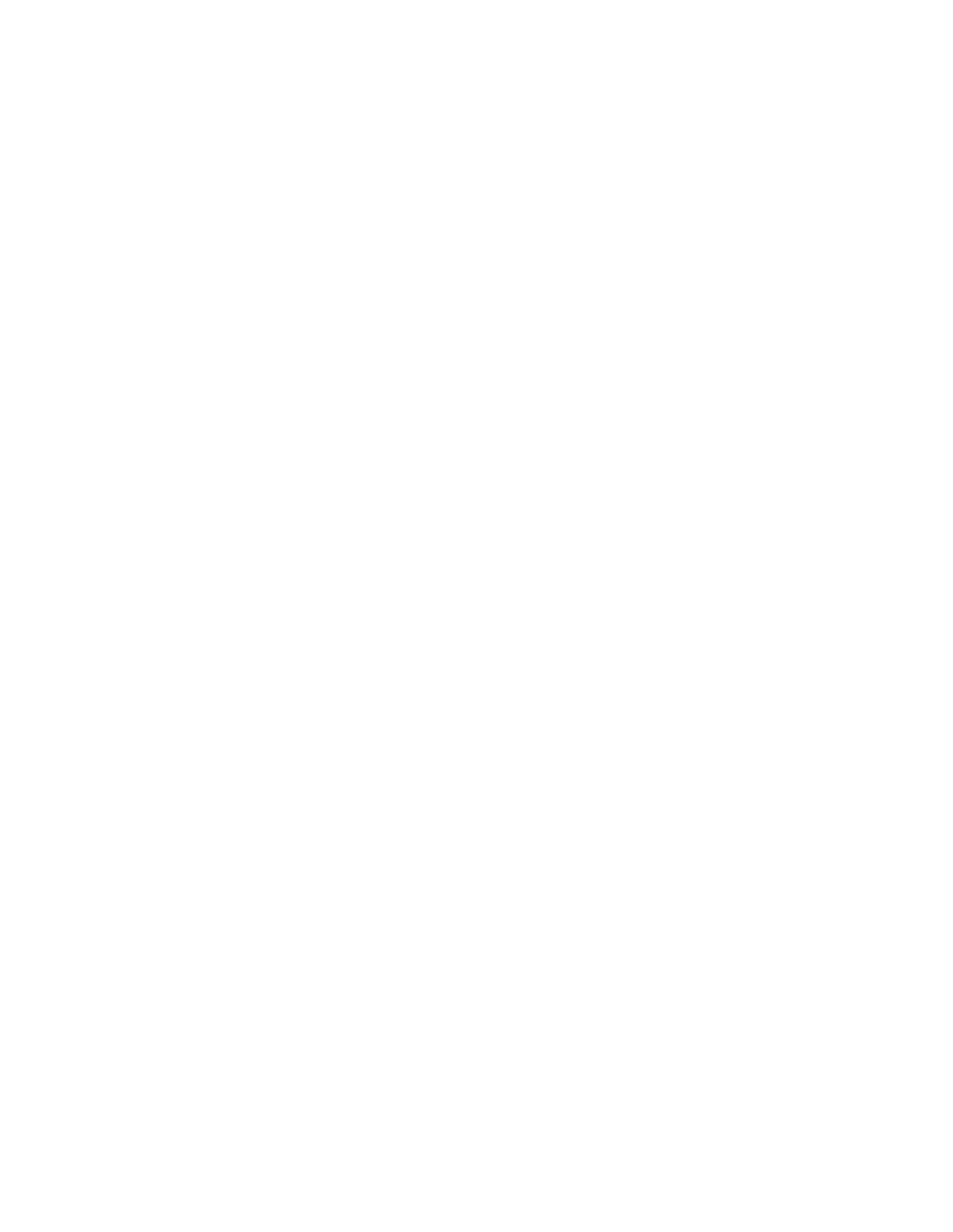## **IMF Working Paper**

African Department

## **The Macroeconomic Impact of Scaled-up Aid: The Case of Niger**

**Prepared by Abdikarim Farah, Emilio Sacerdoti, and Gonzalo Salinas** 

March 2009

#### **Abstract**

We develop a simple macroeconomic model that assesses the effects of higher foreign aid on output growth and other macroeconomic variables, including the real exchange rate. The model is easily tractable and requires estimation of only a few basic parameters. It takes into account the impact of aid on physical and human capital accumulation, while recognizing that the impact of the latter is more protracted. Application of the model to Niger—one of the poorest countries in the world—suggests that if foreign aid as a share of GDP were to be permanently increased from the equivalent of 10 percent of GDP in 2007 to 15 percent in 2008, annual economic growth would accelerate by more than 1 percentage point, without generating significant risks for macroeconomic stability. As a result, by 2020 Niger's income per capita would be 12.5 percent higher than it would be without increased foreign aid. Moreover, the higher growth would help Niger to cut the incidence of poverty by 25 percent by 2015, although the country will still be unable to reach the Millennium Development Goal of poverty reduction (MDG 1).

**This Working Paper should not be reported as representing the views of the IMF.** The views expressed in this Working Paper are those of the author(s) and do not necessarily represent those of the IMF or IMF policy. Working Papers describe research in progress by the author(s) and are published to elicit comments and to further debate.

JEL Classification Numbers: E22, E23, E27, O11, O47

Keywords: aid, growth, capital accumulation, low income countries

Author's E-Mail Address: [afarah@imf.org;](mailto:afarah@imf.org) [esacerdoti@imf.org;](mailto:esacerdoti@imf.org) [gsalinas@imf.org](mailto:gsalinas@imf.org)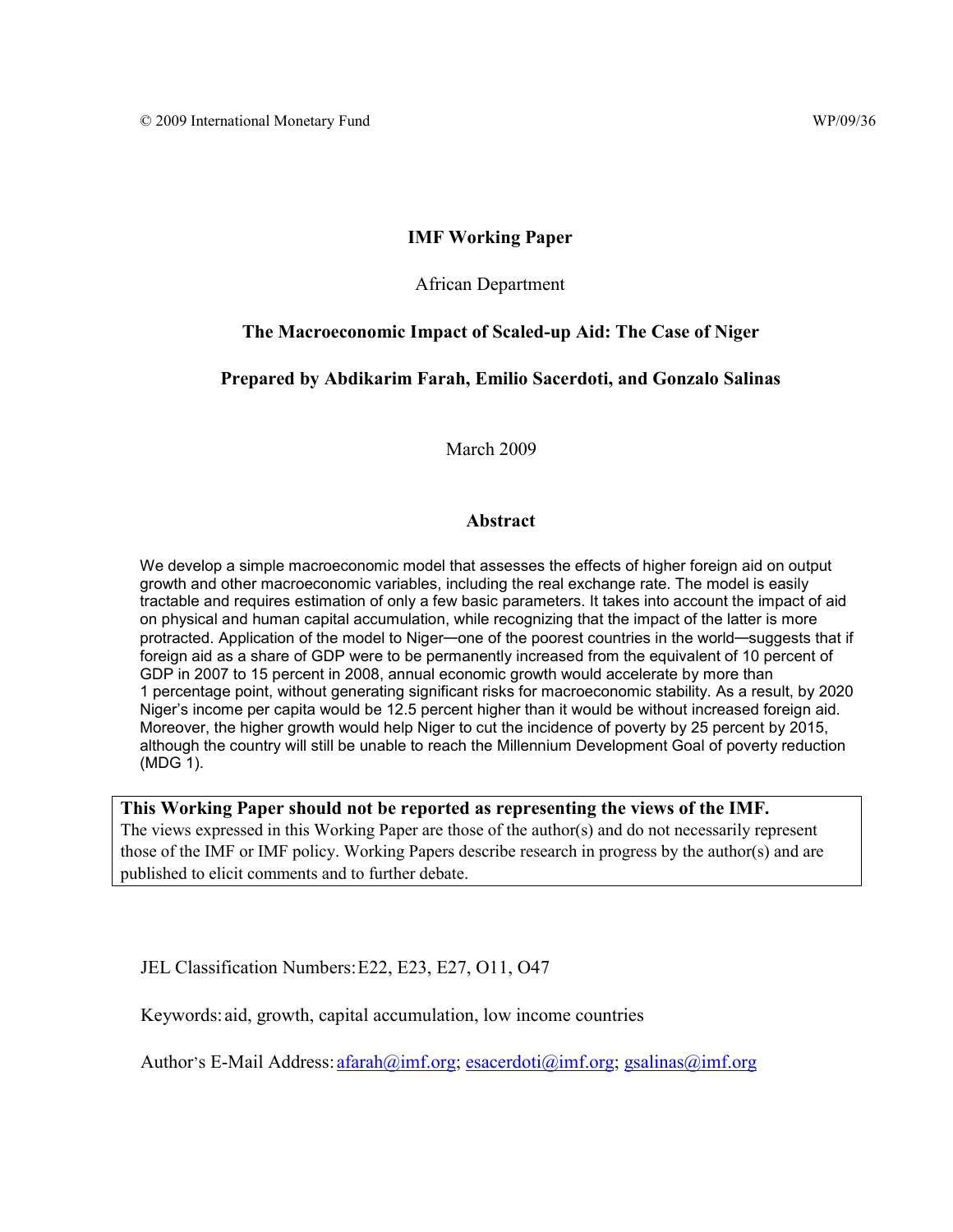| Contents                                                                                                                                          | Page |
|---------------------------------------------------------------------------------------------------------------------------------------------------|------|
|                                                                                                                                                   |      |
|                                                                                                                                                   |      |
|                                                                                                                                                   |      |
|                                                                                                                                                   |      |
|                                                                                                                                                   |      |
|                                                                                                                                                   |      |
| Tables                                                                                                                                            |      |
| 1. Assumed Values of Key Parameters for General Equilibrium Simulation12<br>2. Composition of Assumed Increase in Foreign Aid from 2007 to 200813 |      |
| Figures                                                                                                                                           |      |
|                                                                                                                                                   |      |
| Appendix                                                                                                                                          |      |
|                                                                                                                                                   |      |
| <b>Appendix Tables</b>                                                                                                                            |      |
|                                                                                                                                                   |      |
| 2. Projections Based on Econometric Findings in Clements, Radelet, and                                                                            |      |
| 3. Alternative Estimates of the Impact of an Aid Increase by Five Percent of                                                                      |      |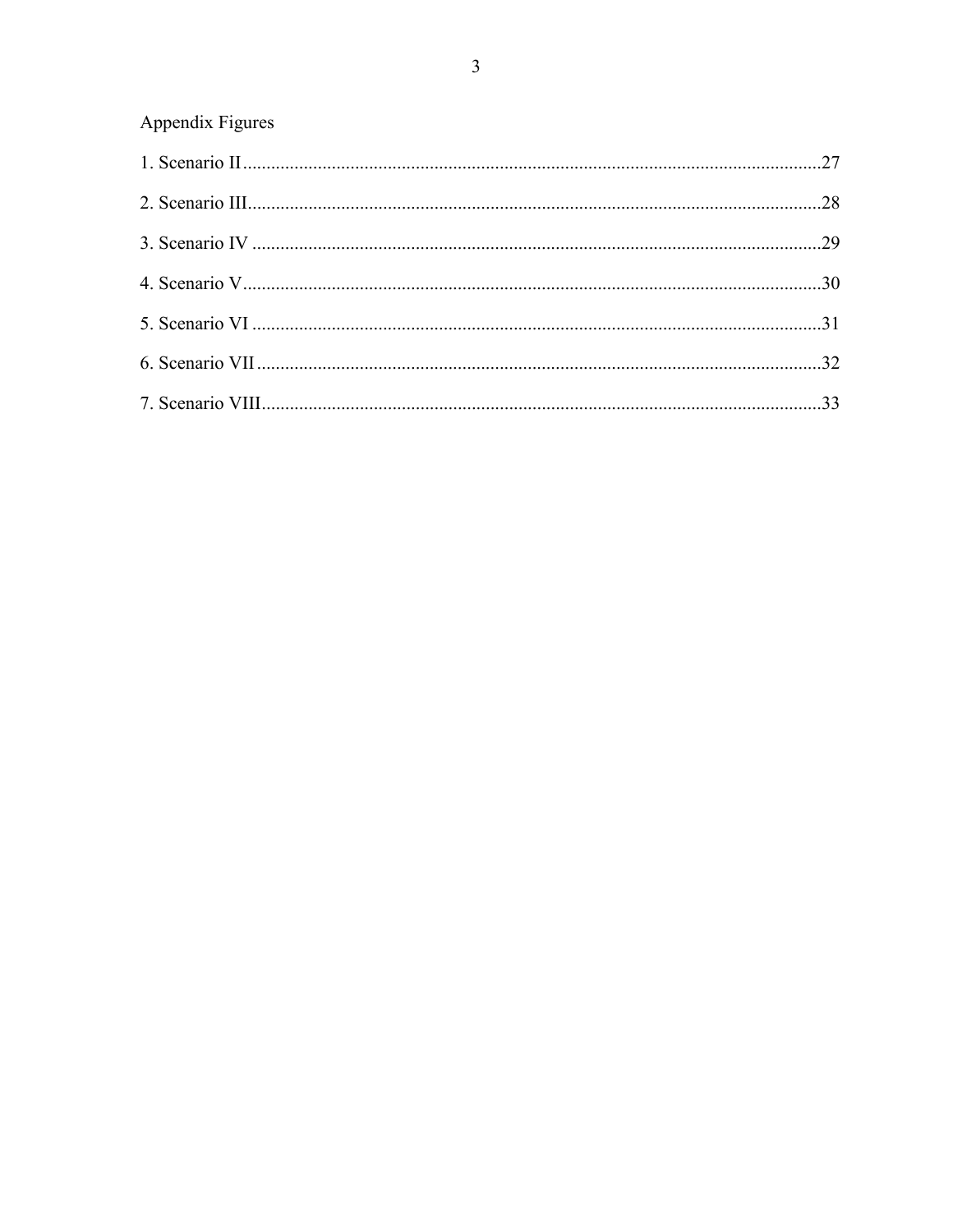## **I. INTRODUCTION**

1. The need to scale up aid for low-income countries (LICs) has been embraced by the international community since the 2005 Gleneagles G8 summit. The belief is that increased aid should help LICs develop faster and make progress toward the Millennium Development Goals (MDGs) established for 20[1](#page-5-0)5.<sup>1</sup> In particular, it is presumed that stepped up public physical investment would address, among other things, the infrastructure gap of LICs and crowd in private investment, which ultimately should support broad-based growth. Further, large public spending on education and health would foster productivity by tackling low educational attainment, high child and maternal mortality, and HIV/AIDS and malaria.

2. Despite broad political consensus, the impact of aid on economic growth has not been settled empirically. Regression-based studies on the impact of aid on economic growth (e.g., Griffin and Enos, 1970; Papanek, 1973; Dowling and Hiemenz. 1982; Gupta and Islam, 1983; Boone, 1994; Burnside and Dollar, 2000; and Easterly, Levine, and Roodman, 2003) reach widely differing conclusions. More recently, Rajan and Subramanian (2005b) provide evidence that any positive impact of aid on growth would be offset by the adverse effects of aid-induced real exchange rate appreciation on exports. On the other side, Clemens et al. (2004) distinguish the use by recipients of aid flows on physical and human capital. They find that aid used to accumulate physical capital has a significant positive impact on growth over the short to medium run, and that used for human capital has a long-term growth payoff that is econometrically difficult to discern. And Minoiu and Reddy (2007) find that non-geopolitically-motivated aid has a positive effect on economic growth.

3. Notwithstanding the lack of empirical consensus of the impact of aid on growth, policy makers need some kind of framework to help them assess the potential economic impact of increased aid flows. To this end, we develop a simple macroeconomic model that requires a small set of parameters to calibrate, and assesses effects of higher foreign aid on output growth and other macroeconomic variables, including the real exchange rate. In line with the findings of Clemens et al. (2004), the model distinguishes the short- to medium-term growth payoff of aid-financed physical investment and the long-term payoff of aid-financed human capital formation. It also considers the use of part of the aid for non-growth-generating activities. Our approach is similar to those of Agénor et al. (2005), Lofgren and Diaz-Bonilla, (2006), and Berg et al. (2008). Those studies use dynamic stochastic general equilibrium (DSGE) models to simulate the potential impact of aid

<span id="page-5-0"></span> $1$  The MDGs range from halving extreme poverty to halting the spread of HIV/AIDS and providing universal primary education, all by the target date of 2015. They form a blueprint agreed to by all the world's countries and its leading development institutions. For a list of the MDGs and more information about them, see http://www.un.org/millenniumgoals/.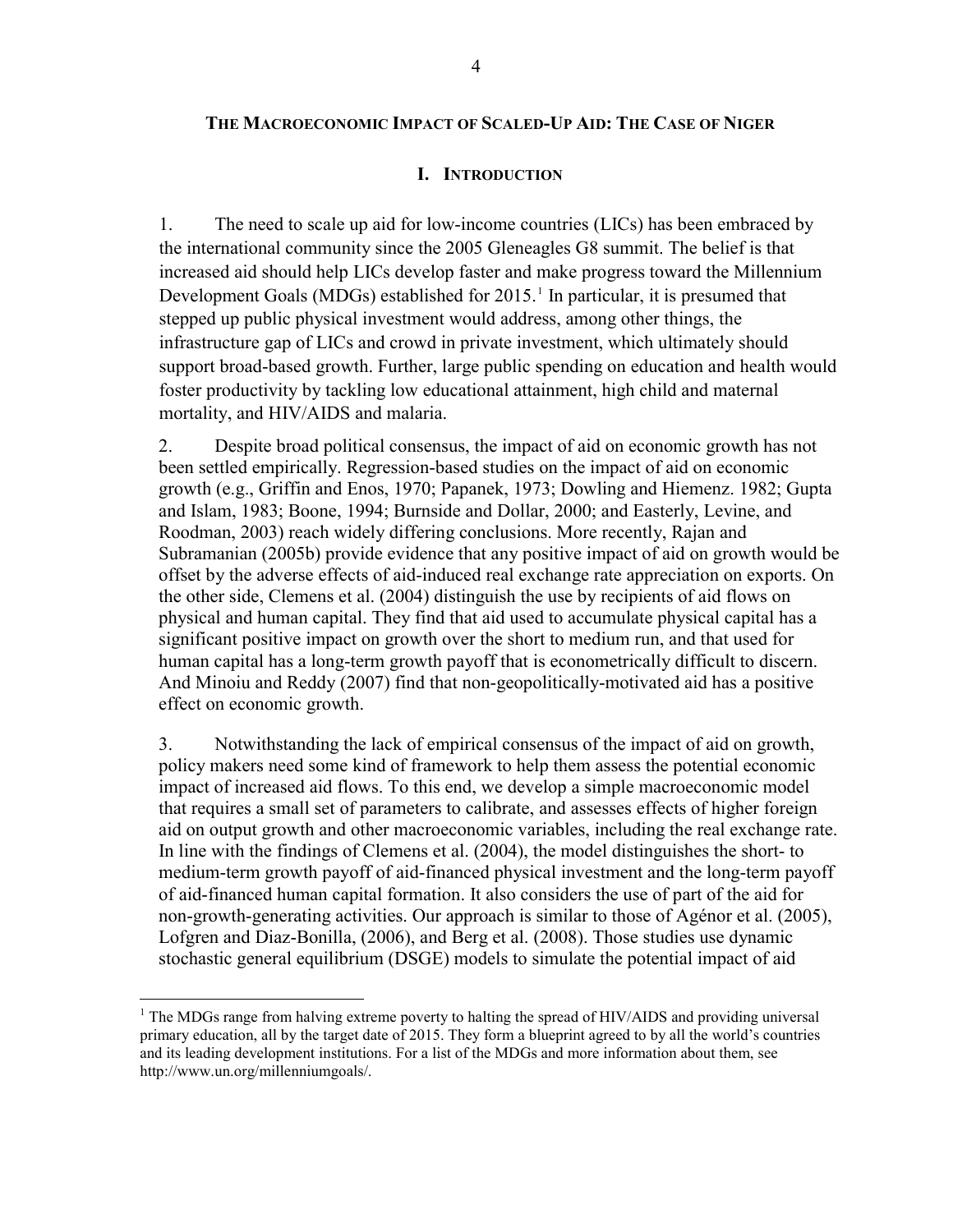flows on such macroeconomic indicators as GDP growth, inflation, and the real exchange rate. However, calibrating these models requires a large number of parameters, most of which may not be readily available for most LICs.

4. Application of the model to Niger—one of the poorest countries in the world suggests that scaled-up aid would raise economic growth and help reduce poverty without unduly jeopardizing macroeconomic stability. In particular, we consider a 50 percent increase in foreign aid (up from about 10 percent of GDP in 2007) and keeping it constant thereafter as a share of GDP. This is projected to raise economic growth by more than 1 percentage point sustained over a long period, without generating significant risks to macroeconomic stability. Although new large aid flows would cause the real exchange rate to appreciate, adverse effects on exports would be limited. However, for Niger to achieve the income-based poverty reduction MDGs, aid flows would need to triple relative to their 2007 level, and an increase of that magnitude is likely to threaten macro stability.

5. In what follows, Section II reviews the literature; Section III presents the macroeconomic model; Section IV contains a simulation of the model with application to Niger; and Section V draws conclusions.

## **II. AID AND GROWTH—LITERATURE REVIEW**

6. The neoclassical production function provides a good benchmark for the possible impact of aid on growth. This is illustrated by considering an augmented Solow growth model with constant returns to scale:

$$
Y_t = A_t K_t^{\alpha} (L_t H_t)^{1-\alpha} \tag{1}
$$

where  $Y_t$  is output, A is total factor productivity (TFP),  $K_t$  is physical capital,  $L_t$  is labor,  $H_t$ is human capital, and  $\alpha$  is the capital share in income. In this set up, higher aid could be assumed to raise physical capital one-for-one (Rajan and Subramanian, 2005a). With this assumption, the marginal impact of aid on growth is:

$$
\frac{\delta \gamma_{y,t}}{\delta(\frac{Aid_t}{Y_t})} = \alpha \beta \frac{Y_t}{K_t}
$$
\n(2)

where  $\gamma_v$  is the rate of output growth per worker,  $\beta$  is the fraction of aid invested, and Y/K is the output-to-capital ratio. Assuming a capital share in income of 0.35 (Bosworth and Collins, 2003),  $\beta$ =1, and a capital-output ratio of 0.45, an increase in aid of 1 percent of GDP will raise output growth by about 0.2 percentage points. Because of the law of diminishing returns inherent in the neoclassical framework, the growth rate would eventually revert to the rate prevailing before the increase of aid. However, the growth impact could be sustained in the presence of "increasing returns to scale" or when aid fosters TFP.

7. Despite the straightforward implications of the neoclassical model, early studies (e.g. Griffin and Enos, 1970; Papanek, 1973, Dowling and Hiemenz, 1982; Gupta and Islam,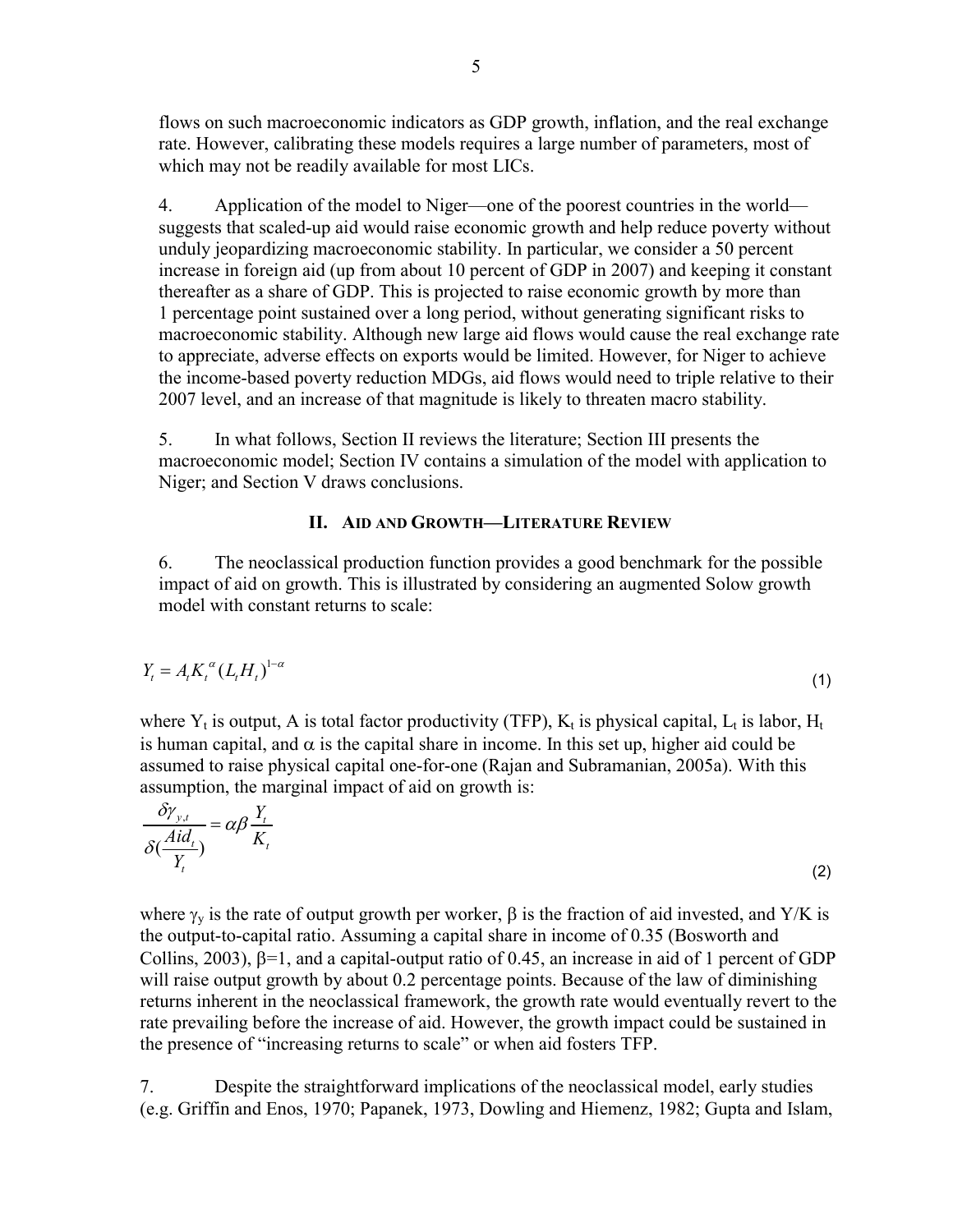1983; and Boone, 1994) failed to agree on the observed effect of aid on output growth. Although several later studies (e.g., Burnside and Dollar, 2000; and Chauvet and Guillamont, 2002) found a positive growth impact when aid interacts with other growth determinants, Roodman (2003) and Easterly et al. (2003) show that the significance of this relationship is not robust to an expansion of the sample size, elimination of outliers, and a correction for serially correlated errors. Rajan and Subramanian (2005b) find aid has negative effects on economic growth because of the adverse effects of aid-induced appreciation of the real exchange rate on exports, though the methodology used to derive these conclusions has been contested (e.g., Kraay, 2006; and Minoiu and Reddy, 2007).<sup>2</sup>

8. Recent studies that look at more disaggregated aid data seem to find a positive relationship between aid and growth. Clemens et al. (2004) find that aid allocated to physical investment (e.g., infrastructure and program assistance) has a discernible impact on growth while that allocated to human capital (e.g., health and education) has a long term growth payoff that is econometrically harder to identify.<sup>[3](#page-7-0)</sup> Minoiu and Reddy (2007) differentiate *geopolitical aid* (e.g., general budgetary support, roads for military bases) from *development aid* (e.g., irrigation, infrastructure, health, and education). They find that a 1 percent of GDP increase in development aid boosts average growth by about 0.5 percentage points over the following 10 years and between 0.6 and 2.1 percentage points after 25 years; but they also find that geopolitical aid has either a zero or a negative growth impact, depending on the specification. Heady (2005 and 2007) and Bobba and Powell (2007) find a positive impact of non-geopolitical aid.

9. In view of the mixed results from cross-country growth regressions, development practitioners are relying more on general equilibrium models and their simulations to assess the economic impact of increased foreign aid. In this context, Agénor et al, (2005) develop a model that captures the links between foreign aid, the level and composition of public investment, and their effects on economic growth and poverty. A similar framework underpins the Maquette for Millennium Development Goals Simulations (Lofgren and Diaz-Bonilla, 2006), which explicitly links socioeconomic performance and public expenditure. Berg et al. (2008) provide a DSGE model that focuses on the interaction of fiscal, monetary, and exchange rate policies as aid flows increase. However, these models require a large number of parameters to calibrate that are not readily available for most LICs.

<sup>&</sup>lt;sup>2</sup> Minoiu and Reddy (2006) notice that the Instrumental Variable used in Rajan and Subramanian (2005b) approximates only geopolitically motivated aid, which a priori is not clearly expected to have a positive effect on growth. Kraay (2006) also questions Rajan and Subramanian (2005b) due to the lack of robustness to increases in sample size and changes in the definition of exchange rate overvaluation, while noting that it is at odds with the vast majority of studies that find only a weak relation between aid and real exchange rate appreciation.

<span id="page-7-0"></span><sup>&</sup>lt;sup>3</sup> In their most conservative estimates, a one percentage point increase in the share of Aid to GDP raises GDP growth rate by about 0.4 percentage points.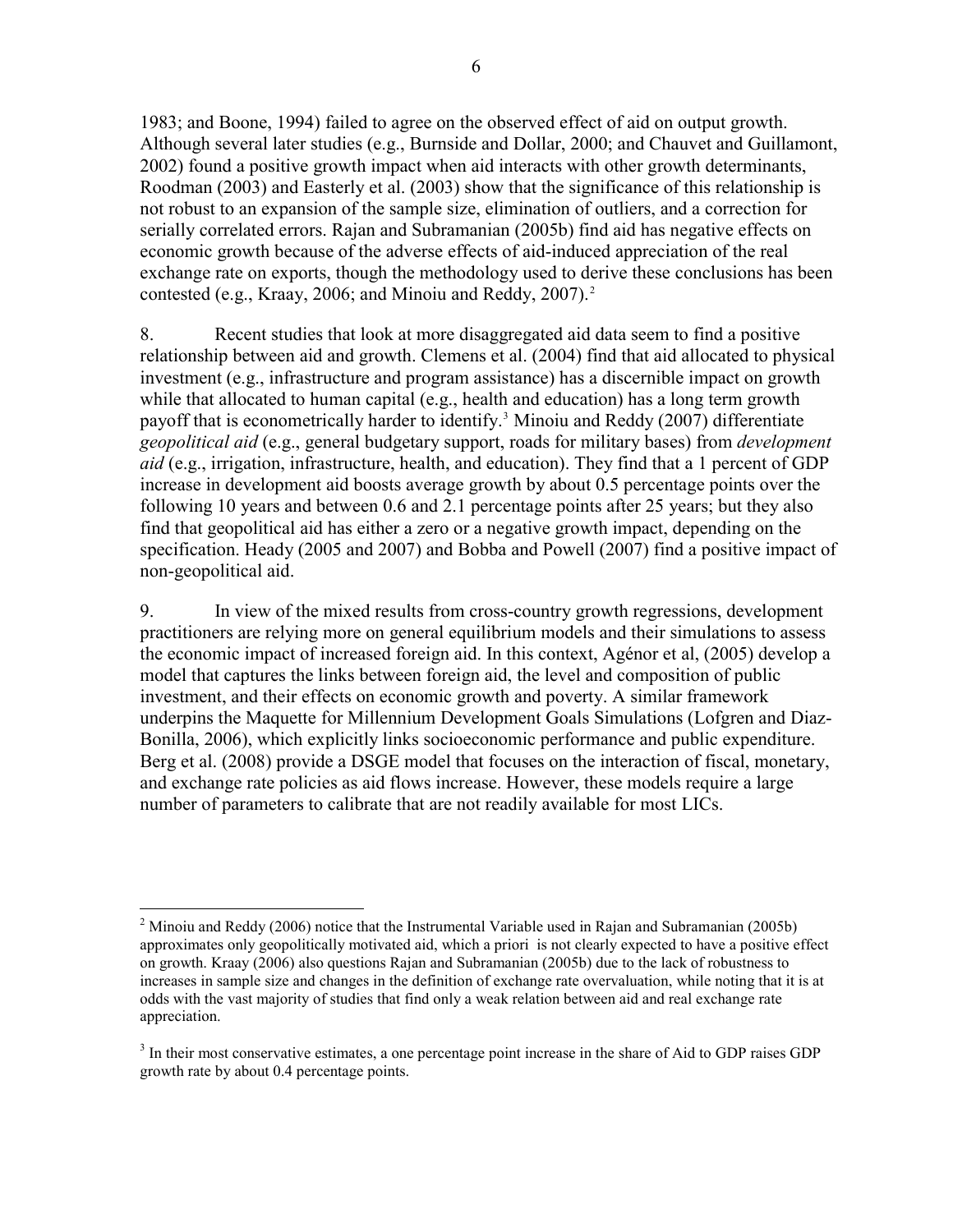#### **III. THE MODEL**

10. Our approach is to model the growth impact of aid through its effect on physical and human capital accumulation while taking into account its effects on domestic demand and the real exchange rate. On the supply side, we distinguish the economic growth impact of increased physical capital from that of human capital. In particular, we assume that while higher physical capital induced by more aid raises growth quickly, human capital affects growth with a long time lag. The latter assumption is premised, for instance, on the fact that an individual remains in school for a number of years before joining the labor force. The demand side of the model captures the crowding-in effect of public investment on private investment and the effects of aid-induced real exchange appreciation on exports. All variables in the model are expressed in real terms.

#### **A. Supply Side**

11. Output is determined by the human-capital augmented Solow production function, with constant returns to scale:<sup>[4](#page-8-0)</sup>

$$
Y_t^s = A_t K_t^{\alpha} H_t^{\beta} L_t^{1-\alpha-\beta} \tag{3}
$$

 $K_t$  is the sum of private  $(K_p)$  and government physical capital  $(K_G)$ .  $\alpha$  and  $\beta$  are, respectively, the shares of output attributed to physical and to human capital. Taking logs of Equation (3) and differentiating it with respect to time, gives:

$$
\dot{y}_t = a_t + \alpha \dot{k}_{t-1} + \beta \dot{h}_t + (1 - \alpha - \beta) \dot{l}_t
$$
\n(4)

The upper dot represents the time derivative of the log of each factor of production, which is approximately equal to the percentage change in the factor of production. Note that we have assumed that private capital becomes productive with a one-year lag.<sup>[5](#page-8-1)</sup> Physical capital is determined by the following accumulation equation:

$$
K_t = (1 - \delta_K)K_{t-1} + I_{PK,t} + I_{GK,t},
$$
\n<sup>(5)</sup>

where  $I_{PK}$  and  $I_{PG}$  represent investments in private and government capital, respectively, while  $\delta_K$  is the depreciation rate of all physical capital. Human capital formation is defined as

<span id="page-8-0"></span><sup>&</sup>lt;sup>4</sup> We refrain from making assumptions that would significantly increase the impact of aid on growth. Gottschalk (2008) provides a comprehensive review of the growth effects of public investment assuming increasing returns to scale and the existence of poverty traps.

<span id="page-8-1"></span> $<sup>5</sup>$  This implies that the supply function is contemporaneously independent from the demand side of the</sup> economy.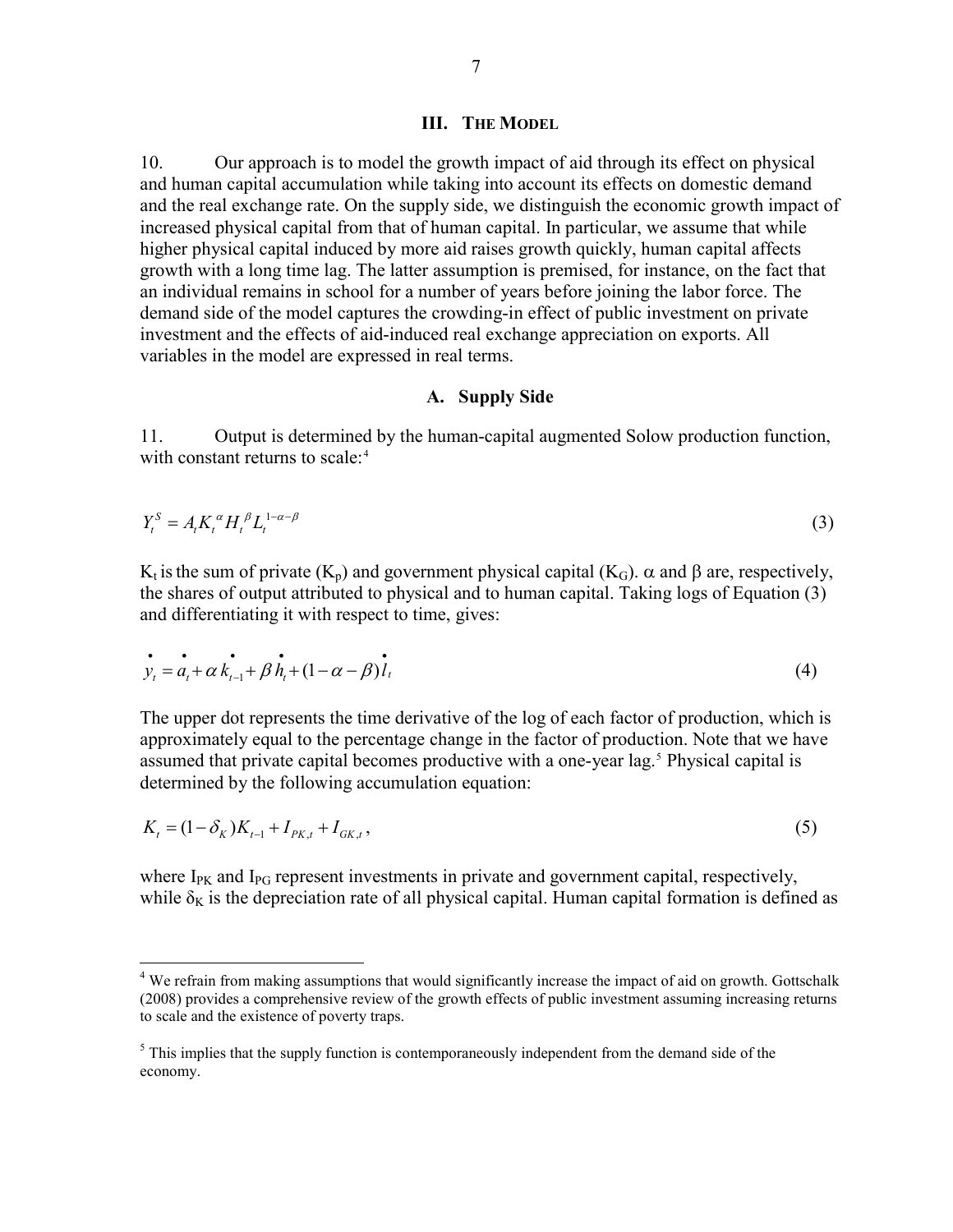$$
H_t = \frac{(1 - \delta_H)}{(1 + \overline{g})} H_{t-1} + I_{H,t} \tag{6}
$$

where  $I_H$  and  $\delta_H$  are investment and depreciation of human capital, respectively, and g is the rate of population growth (assumed constant). Equation (6) captures the fact that population growth reduces per capita human capital over time. We assume that investment in human capital is determined by government spending on health and education  $(G_H)$  as follows<sup>[6](#page-9-0)</sup>:

$$
I_{H,t} = \overline{w} * (\sum_{i=t-6}^{i=t-1} G_{H,i}) = \frac{1}{20} * (\sum_{i=t-6}^{i=t-1} G_{H,i}),
$$
\n(7)

where and w is the share of each school-graduating cohort in the labor force. Appendix 1 provides the derivation of equation 7.

#### **B. Aid Flows**

12. In line with Clemens et al. (2004), we classify foreign aid into early impact  $(\Delta AID_{\text{FI}})$ , late impact  $(\text{AID}_{\text{LI}})$ , and no impact  $(\text{AID}_{\text{NI}})$  aid on output growth.

$$
AID_t = AID_{EI,t} + AID_{LI,t} + AID_{NI,t}
$$
\n
$$
(8)
$$

Early impact aid finances mainly physical capital and is assumed to have an effect on output with a one-year lag. Late impact aid finances expenditures in human capital formation  $(G_H)$ as follows:

$$
G_{H,t} = \gamma_{H,0} T_t + A I D_{L1,t} \tag{9}
$$

The first term on the right-hand side is public expenditure on human capital, assuming it remains constant as a share of government revenue (T) with respect to its level before the aid increase. The second term incorporates increased expenditures funded by additional late impact aid.

We further distinguish late impact aid that finances capital goods  $(AID<sub>LIK</sub>)$  from late impact aid that finances consumption goods  $(AID<sub>LIC</sub>)$ :

$$
AID_{LI,t} = AID_{LIC,t} + AID_{LIK,t} \tag{10}
$$

Although we consider  $AID_{LIK}$  as part of government investment in demand equations (Equation 18 below), its effect on the supply side is captured through human capital (Equation 7) rather than physical capital.

<span id="page-9-0"></span> $6$  Baldacci et al (2004) present panel data evidence of a significant and direct impact of education and health spending on the accumulation of human capital in developing countries.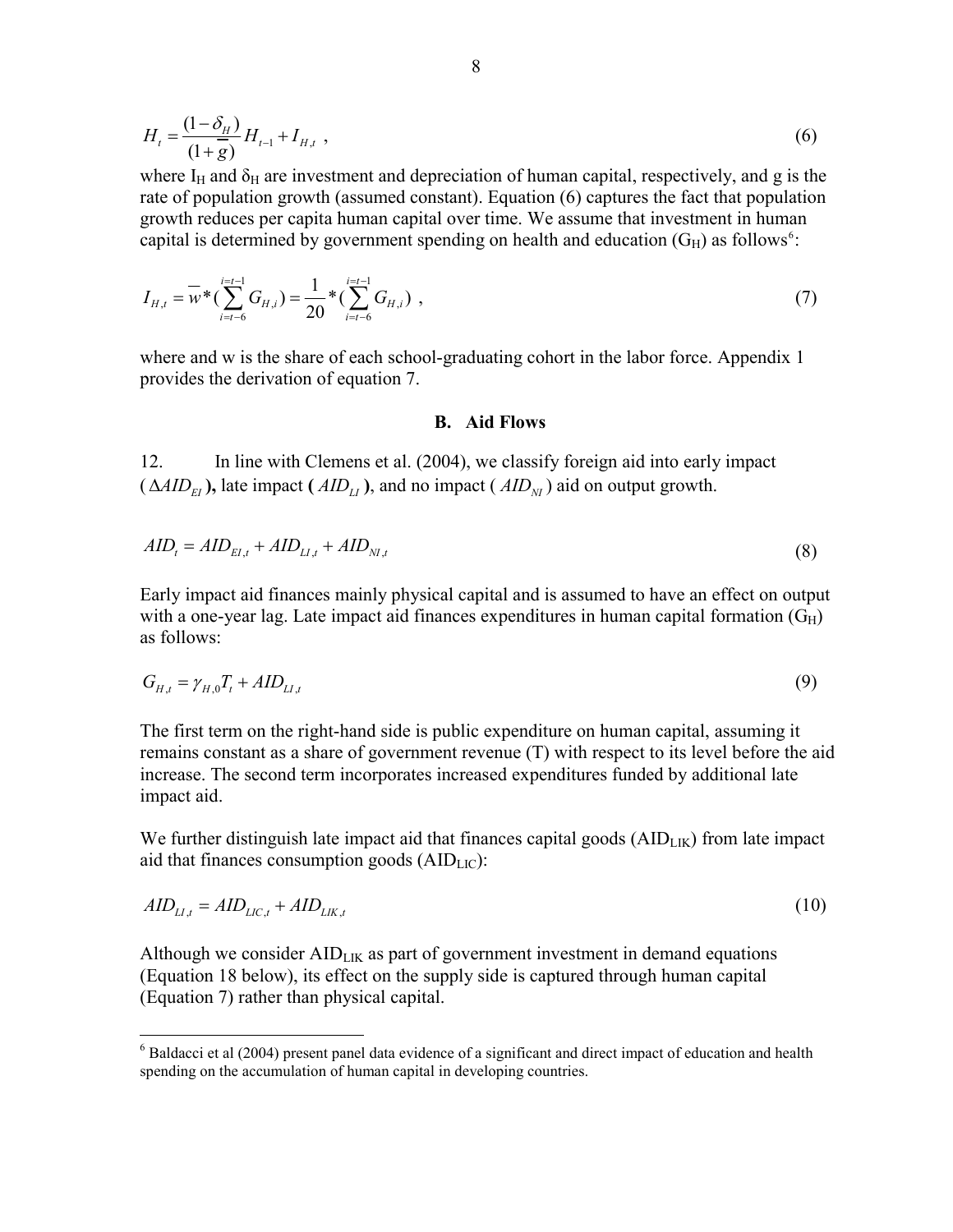#### **C. Demand Side**

13. The demand side of the economy comprises a set of behavioral equations for private consumption  $(C_t)$ , investment  $(I_t)$ , government revenue  $(T_t)$  and expenditures  $(G_t)$ , exports  $(X_t)$ , and imports  $(M_t)$ .

$$
C_t = c_1(Y_t - T_t) \tag{11}
$$

$$
T_t = \tau Y_t \tag{12}
$$

$$
I_{P,t} = \rho_p Y_t \tag{13}
$$

$$
I_{GK,t} = \rho_{GK} T_t + AID_{EI,t} \tag{14}
$$

$$
I_{GH,t} = \rho_{GH} T_t + AID_{LIK,t} \tag{15}
$$

$$
X_t = Y_t^{\psi_X} R E R_t^{\sigma_X} \tag{16}
$$

$$
M_t = Y_t^{\psi_M} R E R_t^{\sigma_M} + \theta^* A I D_t \tag{17}
$$

$$
G_t = \gamma T_t + AID_{EC,t} + AID_{LC,t} + AID_{NI,t}
$$
\n
$$
(18)
$$

Private consumption (equation 11) is a function of disposable income  $(Y_t - T_t)$ , while government revenue (equation 12) is in turn a function of income. We link private investment directly to output (equation 13), whereas government investment is determined by government revenue and foreign aid (equations 14 and 15). Notice that we divide public investment into capital that affects output through physical capital accumulation  $(I_{GK})$ , and capital that affects it through human capital formation  $(I<sub>GH</sub>)$ . A similar simplification allows us to express government consumption (equation 18) as a function of domestic revenue, late impact and no-impact aid. Import and export volumes (equations 16 and 17) are assumed functions of income and the real exchange rate. The positive link between exports and output is premised on the assumption that the expansion of exports is determined by the production capacity of the country while the world demand for its exports is unlimited. Furthermore, imports are partly determined by foreign aid, as we assume that a share (θ) of aid is used directly for imports.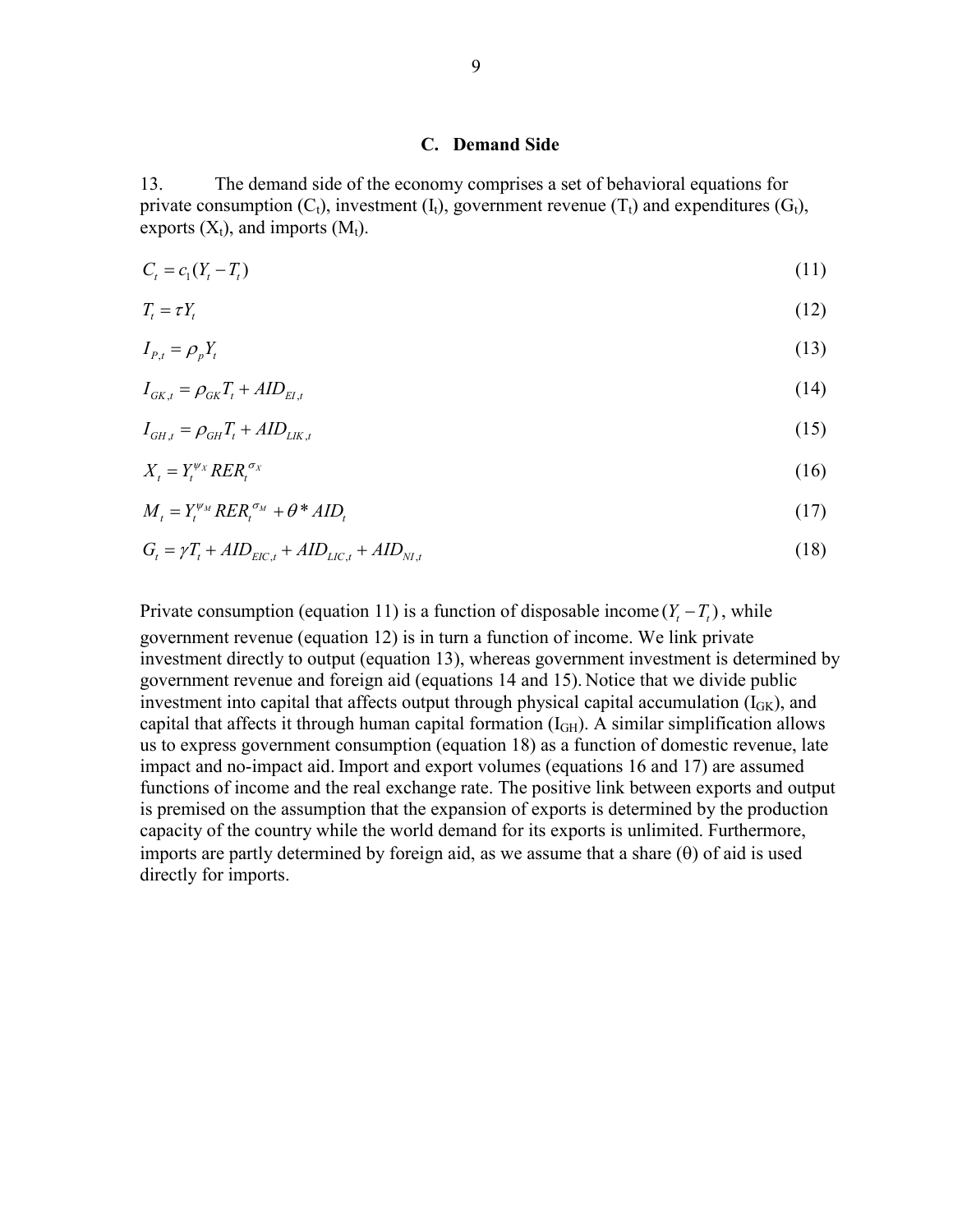#### **D. Closing of the Model**

14. We close the model by setting aggregate demand equal to aggregate supply:

$$
Y_{t}^{s} = Y_{t}^{D} = C_{t} + I_{t} + G_{t} + (X_{t} - M_{t})
$$
\n(19)

and the current account deficit is equal to:

$$
(Xt - Mt) = AIDt + KFt
$$
\n(20)

where  $KF_t$  represents non-aid capital flows and is assumed proportional to GDP ( $KF_t = kY_t$ ). The structure of the model is as follows. Output is determined by physical capital (lagged one year) and human capital, as well as TFP. Output and exogenously determined aid, in turn, determine consumption, investment, government domestic revenue, and government consumption. The real exchange rate, through its impact on exports and imports, adjusts to ensure that the current account deficit is fully covered by new aid and non-aid capital flows. In a fixed exchange regime in the context of a small open economy (as in Niger) and assuming that inflation in trading partners is exogenous, movements in the real exchange rate result only from changes in domestic inflation. Finally, note that in this model government always spends all aid flows while the central bank is implicitly assumed to sell any aid generated foreign exchange to private agents.

15. The model is easily tractable, it requires estimation of only a few basic parameters, and its dynamics are straightforward. Consider an increase in foreign aid in year t. Domestic demand increases that same year because the increase in government consumption and investment is only partially offset by higher imports. Given that the aggregate supply function is unchanged in year t, the increase in domestic demand will be accompanied by an increase in inflation and a real exchange rate appreciation. In the following year, the increase in foreign aid boosts output through higher physical capital. This eases the pressure of domestic demand on the real exchange rate. Over time, economic growth is reinforced by the coming into stream of new human capital, further reducing real exchange rate and inflationary pressures. The higher output crowds in private investment and reinforces the growth impact of increased aid. Eventually economic growth will revert to its steady state but only after a long period, mainly because of the delayed growth impact of human capital. The real exchange rate also stabilizes, though at a more appreciated level.

## **E. Calibration and Simulation of the Model: the Niger Case**

16. Niger's economic performance over the past four decades was disappointing. Economic growth averaged just 2.2 percent for 1970–2007, implying an annual 1.1 percent decline in per capita income. However, economic performance has improved since 1999 when the first democratic elections in Niger's history took place. Economic reforms and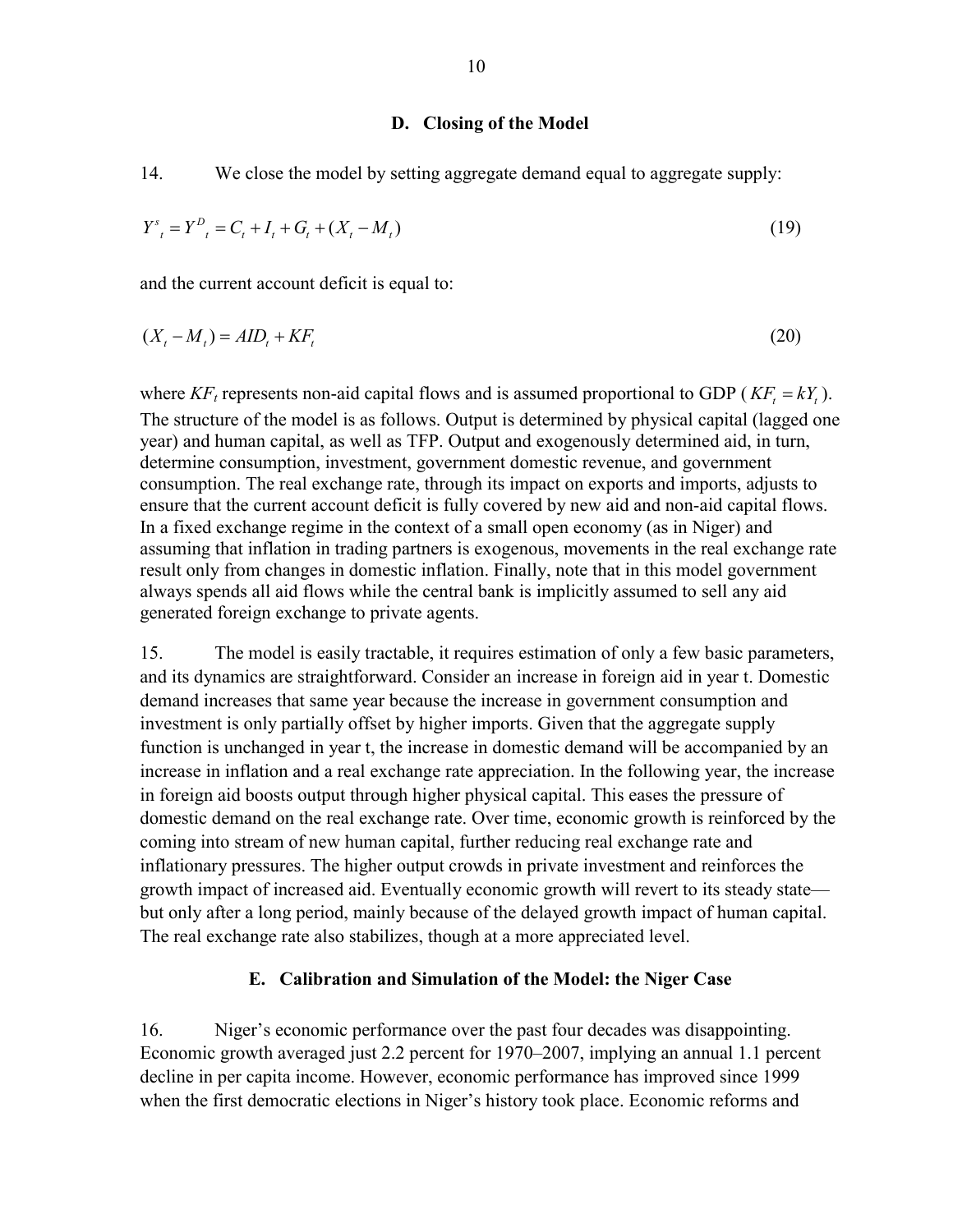political stability have since fostered external aid and higher domestic and foreign private investment, and the average annual GDP growth rate averaged 4.2 percent for 2000–07. Despite this progress, 61 percent of the population was still living below the poverty line in 2007.

17. The model is simulated by using Niger-specific parameters and others borrowed from cross-country studies (Table 1). On the supply side,  $\alpha$  is set at 0.35 (in line with estimates for sub-Saharan African countries) and β at 0.30 (in line with estimates by Mankiw, Romer, and Weil (1992)). Data on physical capital are constructed from gross investment by applying the perpetual inventory method. Data on the labor force, which is only available from 1980, are extended back to 1960 by assuming that the labor force grew at the same rate as total population (3.4 percent per year). Human capital is estimated as described in Appendix 1. On the demand side, the equations  $(11-15 \text{ and } 18)$  are calibrated on national accounts data for 2006 and 200[7](#page-12-0).<sup>7</sup> We assume that both imports and exports have an income elasticity of 1 and we set price elasticities of imports and exports at 1.0[8](#page-12-1) and 1, respectively.<sup>8</sup>

18. Simulation of the model requires that we estimate the size and distribution of aid. To do so, we use 2007 budget data. In that year, 66 percent of foreign aid was allocated to physical investment, 26 percent to human capital formation (health, education, and other social sectors), and 8 percent to other government consumption. The allocation of aid across different uses (i.e., early impact, late impact, and no-impact aid, as defined in paragraph 10) is assumed to remain unchanged throughout the simulation period (Table 2). Our results are expressed in 2007 CFA francs (CFAF). [9](#page-12-2)

19. With these assumptions, we consider a baseline scenario where aid flows in terms of GDP hold steady at their 2007 level and several alternative scenarios with higher aid. In particular, we assess the implications of the following cases: (i) a 50 percent *permanent* increase in aid in 2008 that boosts only factors of production; (ii) a 50 percent *one-year* increase in aid in 2008 that also boosts only factors of production; (iii) an increase in aid as in (i) but accompanied by improvements in TFP; (iv) an increase in aid as in (i) but with capacity constraints that make aid less effective; (v) an increase in aid as in (i) but with a different composition of its use in human and physical capital (vi) an increase in aid to a level that would allow Niger to reduce income-based poverty by one-half by 2015; (vi) an

<span id="page-12-0"></span><sup>&</sup>lt;u>.</u>  $<sup>7</sup>$  The coefficients of taxes are calibrated based on 2007 levels without filtering-out public investment that is</sup> funded by foreign aid during that year. This simplification does not distort our post-2007 projections since we assume that both taxes and pre-2007 foreign aid keep growing at the same pace as GDP growth

<span id="page-12-1"></span> $8$  These price elasticities are the average for a large number of developed and developing countries as estimated in Senhadji (1998) and Senhadji and Montenegro (1998).

<span id="page-12-2"></span><sup>9</sup> The CFA (*Communauté française d'Afrique)* franc is a currency used in twelve formerly French-ruled African countries, as well as in Guinea-Bissau (a former Portuguese colony) and in Equatorial Guinea (a former Spanish colony). It has a fixed exchange rate to the Euro (1 Euro =  $655.957$  CFA francs).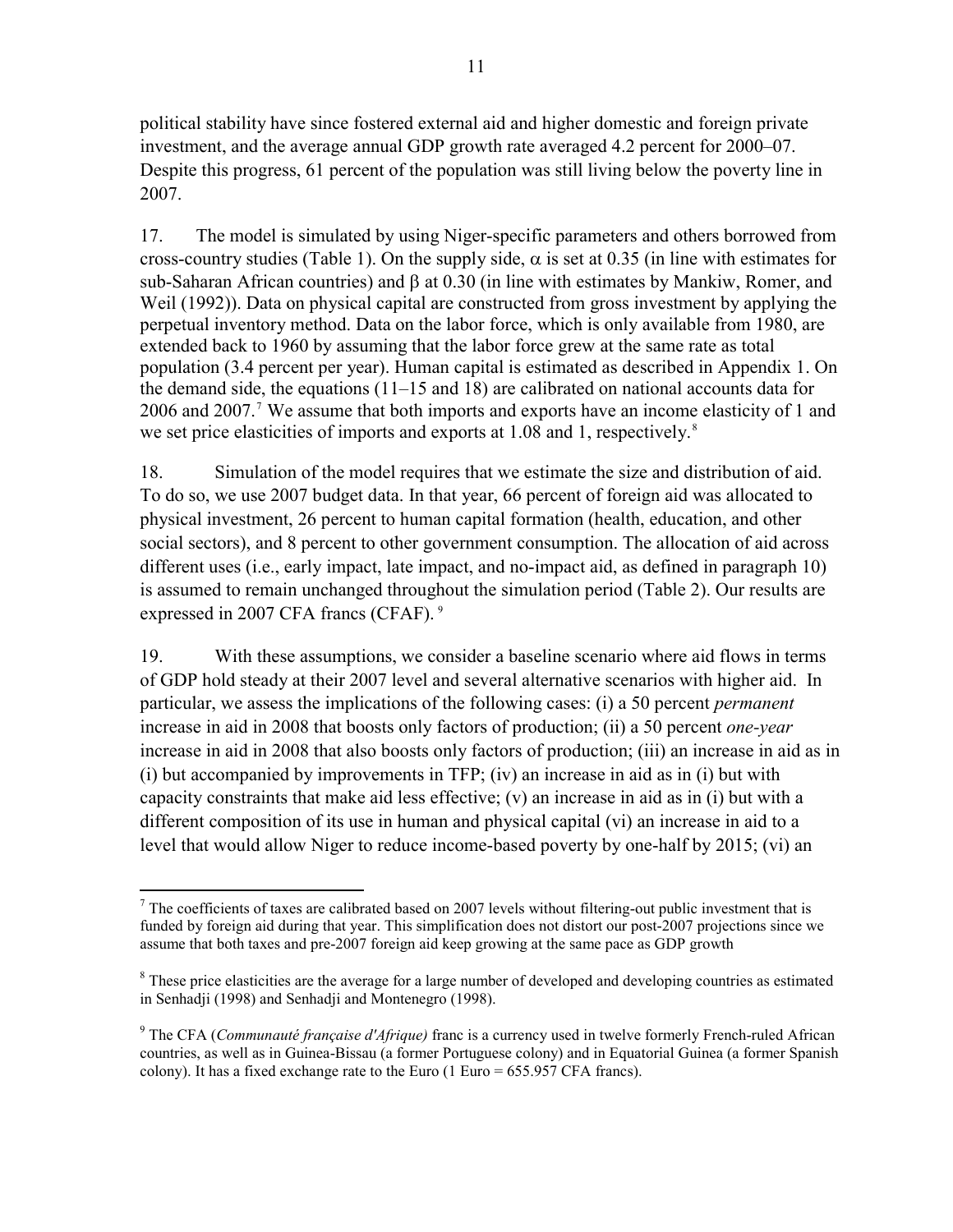increase in aid to a level consistent with what is needed to finance the PRSP (2008–12); and an increase in aid as in (i) but excluding its impact on domestic demand and the crowding in effect of domestic investment.

| Parameters                                       | Values |
|--------------------------------------------------|--------|
| Share of Physical Capital in Production          | 0.35   |
| Share of Human Capital In Production             | 0.30   |
| Ratio of Public Investment to Tax Revenue        | 0.71   |
| Ratio of Private Investment to Disposable Income | 0.16   |
| Marginal Propensity to Consume                   | 0.84   |
| Income Elasticity of Exports                     | 1.00   |
| Price Elasticity of Exports                      | 1.00   |
| Income Elasticity of Imports                     | 1.00   |
| Price Elasticity of Imports                      | 1.08   |
| Ratio of Tax Revenue to Disposable Income        | 0.11   |
| Share Total Aid Spent in Imports                 | 0.40   |
| Ratio of Government Consumption to Tax Revenue   | 1.40   |

Table 1. Niger: Assumed Values of Key Parameters for General Equilibrium Simulation

Source: Staff estimates.

#### **Baseline scenario: No increase in aid**

20. In the baseline scenario the model is simulated using the parameters listed in Table 1, while keeping foreign aid constant as a share of GDP at its 2007 level. In 2008–20, average annual economic growth is about 5.1 percent, implying income per capita growth of 1.7 percent per year; thus, per capita income rises from US\$322 in 2007 to US\$414 by 2020. Because inflation would remain at about 2 percent, equal to international inflation, the real exchange rate would remain constant throughout the period. All aggregate demand components grow at the same rate as GDP.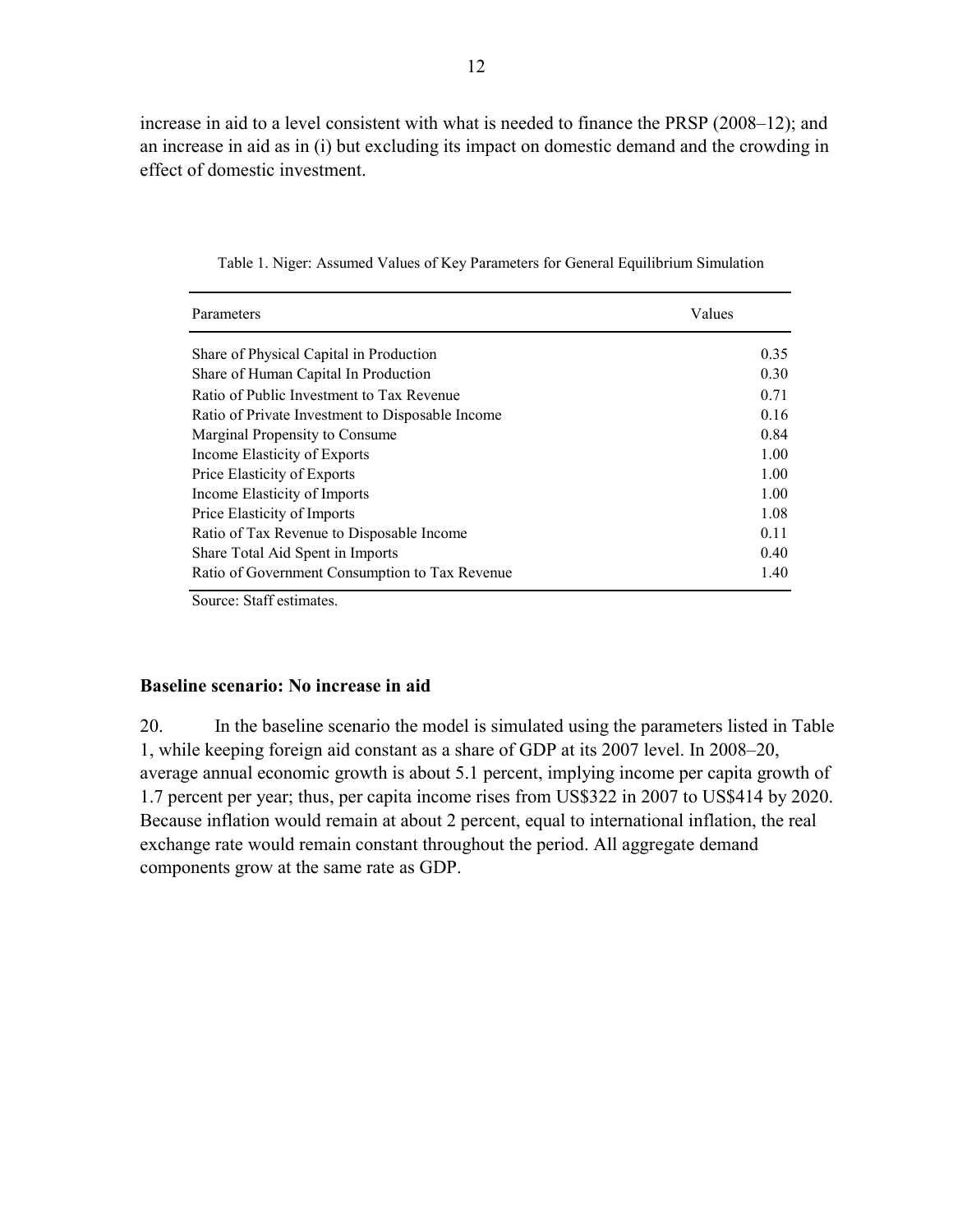|                                                      | <b>2007 CFAF</b> | 2008 Increase         |     |  |
|------------------------------------------------------|------------------|-----------------------|-----|--|
|                                                      | billion          | CFAFbillion. % of GDP |     |  |
| Total <sup>1</sup>                                   | 235.3            | 108.0                 | 5.0 |  |
| According to Time of Impact and Production Factor    |                  |                       |     |  |
| Physical Capital $(AIDFI)$                           | 155.3            | 713                   | 3.3 |  |
| Physical Capital for Education and Health $(AIDLIK)$ | 32.9             | 15.1                  | 0.7 |  |
| Consumption in Education and Health $(AIDLU)$        | 28.2             | 13.0                  | 0.6 |  |
| Other Consumption $(AIDNI)$                          | 18.8             | 8.6                   | 0.4 |  |

**Table 2. Niger: Composition of Assumed Increase in Foreign Aid from 2007 to 2008**

Source: Staff Projections based on 2007 Budget.

<sup>1</sup>Total foreign aid in 2007 was equivalent to 11.5% of GDP.

## **Scenario I: Permanent increase in aid**

21. A permanent and substantial increase in aid is projected to bring about a major and sustained pickup in economic growth while limiting risks to macroeconomic stability. We assume aid rises by 5 percentage points of GDP in 2008 (up from 10 percent in 2007) and remains at that level thereafter. In 2008, new aid raises physical capital growth by 1 percentage point. This on its own accelerates economic growth by 0.4 percent in 2009. Subsequently, as newly formed human capital comes on stream, growth rises up to1½ percentage points above the baseline in 2014 (Figure 1 and Appendix Table 1). Although growth slows gradually thereafter, it would stay about 1 percent above the baseline growth rate throughout the simulation period. By 2020, per capita GDP would be 12½ percent higher than in the baseline. On other key variables, the increase in aid appreciates the real exchange rate by 3 percent in 2008. Thereafter, the real exchange rate stabilizes but at a more appreciated level relative to the baseline. The appreciation of the real exchange rate reduces exports by 1 percentage point relative to the baseline in 2009–10. However, exports would still be some 10 percent higher than in the baseline over the long run, because of the positive impact of aid on output. The external current account deficit (before aid) would widen by 5 percent of GDP and is financed by new aid flows.

## **Scenario II: Temporary increase in aid**

22. The impact on economic growth of a temporary increase in aid would be shortlived (Appendix Figure 1). The increase in aid would raise physical capital by 1 percentage point above the baseline, as in the previous scenario. The higher physical capital boosts GDP growth by 0.5 percent in 2009. However, the growth effect of higher physical capital fades out quickly. Over the medium term, the delayed impact of enhanced human capital mitigates the decline in growth toward that of the baseline. The real exchange rate increases immediately in response to the increase in aid, but then declines and eventually converges to the baseline level. The external current account deficit widens initially with the increase in aid and appreciation of the real exchange rate but returns to the baseline level after a few years.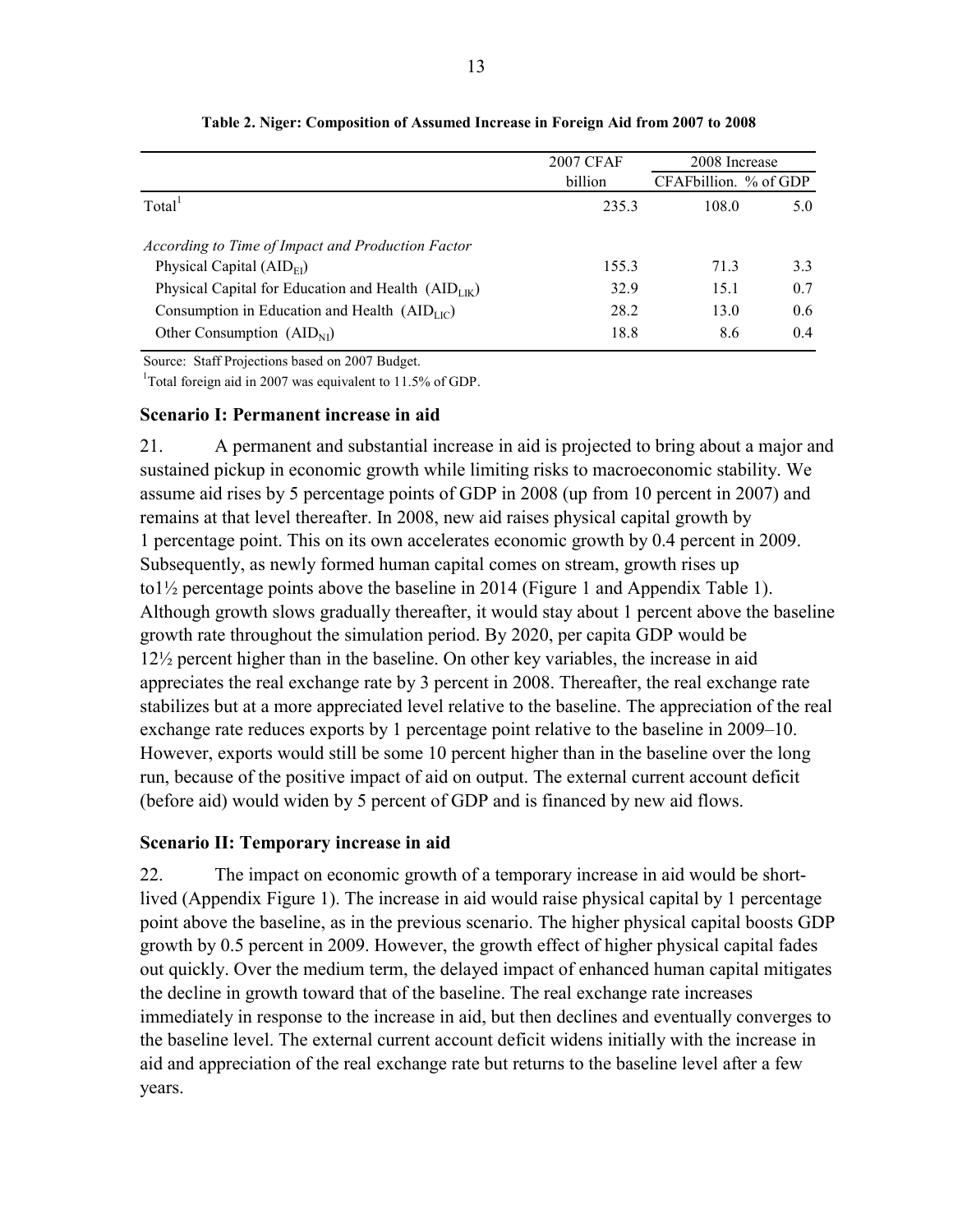

**Figure 1: Niger: Economic Impact of AID (Scenario I)**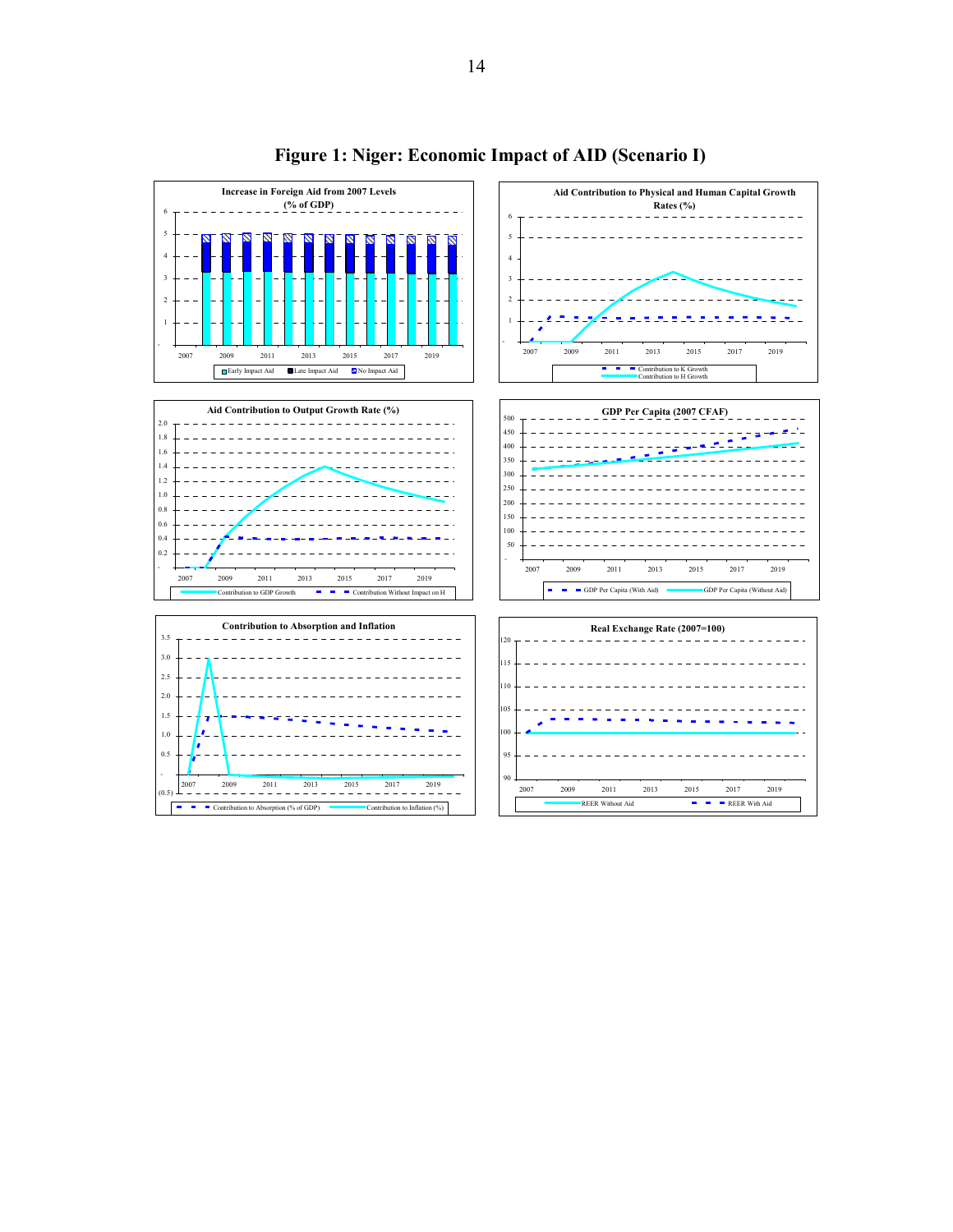



**Scenario III: Positive impact of aid on TFP** 

23. As expected, improvements in TFP induced by increased investment financed by aid would boost growth more relative to Scenario I and limit the impact of aid flows on inflation and the real exchange rate (Appendix Figure 2). We assume that an increase in investment of roughly 5 percentage points of GDP raises TFP growth by ½ of a percentage point. As a result, GDP growth will increase also by ½ a percentage point. This would dampen the effects of aid on inflation and the real exchange rate. In this scenario, Niger's per capita income would be some 20 percent higher than in the baseline by the end of the projection period.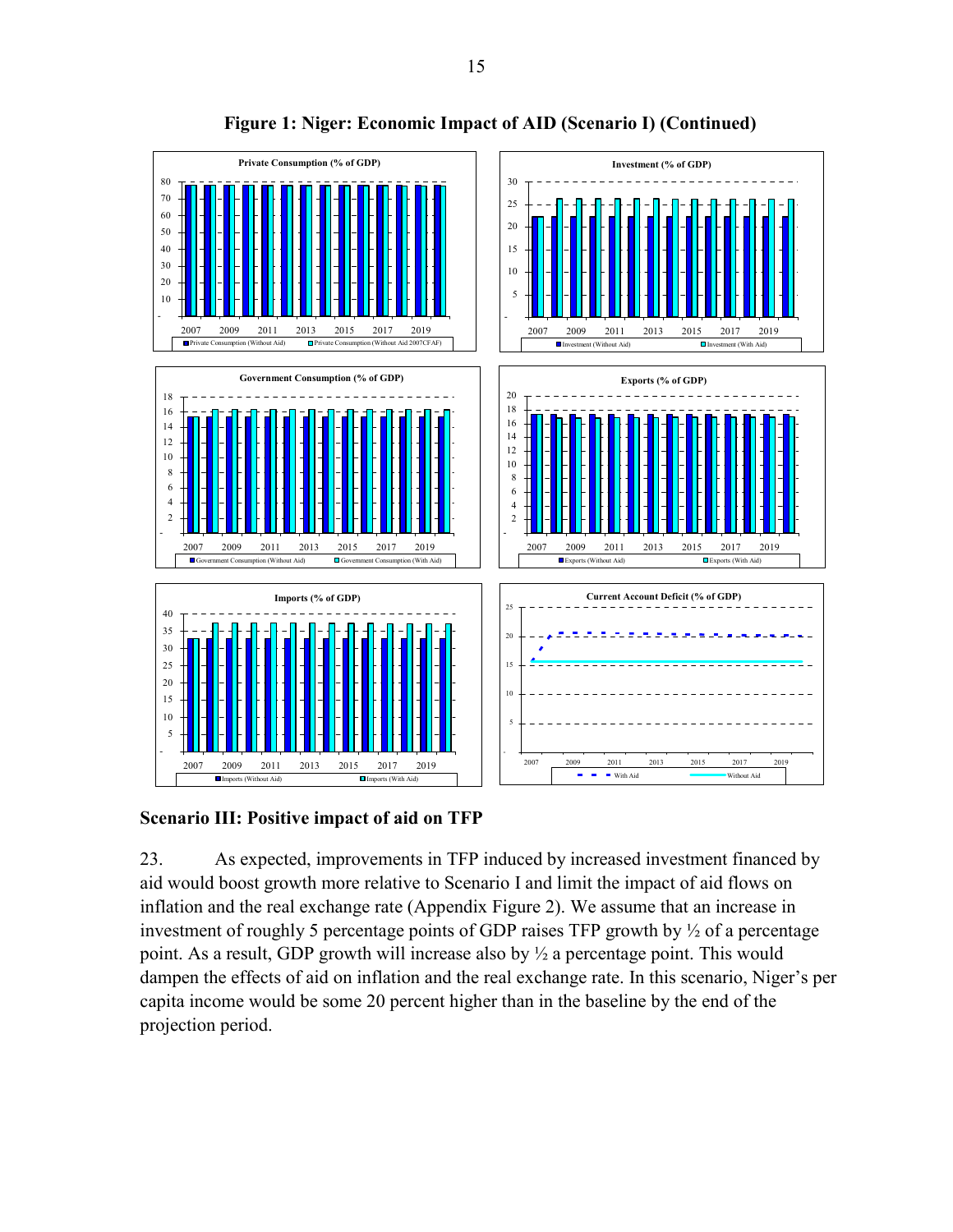## **Scenario IV: Lower efficiency of aid**

24. Capacity constraints and mismanagement would severely erode the benefits of increased aid. We assume that roughly one-quarter of all aid is wasted—less than the onehalf estimated by Pritchett (1995) and Arestoff and Hurlin (2005). We justify the lower rate of waste by taking into account continuing reforms in Niger to improve public financial management and the recent emphasis by donors on better aid management.<sup>[1](#page-17-0)</sup> Under these circumstances, the growth impact would be scaled down by 0.4 percentage points relative to Scenario I (Appendix Figure 3). Income per capita by 2020 would exceed the baseline only by 9 percent. Further, less efficient aid use would raise inflation and appreciate the real exchange rate and weaken exports relative to Scenario I. Thus, less efficient use of aid not only curtails the growth dividend from scaled up aid, but also jeopardizes macroeconomic stability.

## **Scenario V: Increase in aid needed to reach the MDG goal of poverty reduction**

25. The expansion of aid to a level that would allow Niger to attain MGD-1 would have to be very large. In this scenario aid is assumed to increase to allow Niger to reduce poverty by 50 percent by [2](#page-17-1)015 (MDG1) compared to 1990.<sup>2</sup> To find the required level of aid, we first estimate the impact of aid on poverty incidence by using the GDP per capita growth of Scenario I and assume a consumption per capita elasticity of  $-1.1$ . These assumptions imply that aid would have to increase by almost 20 percent of GDP for Niger to reach MDG 1. Such an increase could allow Niger to attain annual GDP growth rates of some 10 percent (7 percent in per capita terms), raising per capita GDP to 83 percent above the baseline by 2020. However, the marked increase in aid would substantially increase inflation and appreciate the real exchange rate (Appendix Figure 4). The increased risks to macroeconomic stability could themselves weaken economic growth.

## **Scenario VI: Change in the allocation of aid**

26 A change in the allocation of aid between expenditures for human and physical capital has significant implications for economic growth. Shifting the composition toward human capital accumulation strengthens average economic growth by 1 percentage point (over the entire projection period) relative to Scenario 1 (Appendix Figure 5), even though the assumed share of human capital in output is slightly lower than that of physical capital. This reflects the fact that allocating two-thirds of aid to education and health increases total government expenditure in these sectors by 60 percent, but the same amount of investment in physical capital increases that spending by only 15 percent.

<span id="page-17-0"></span><sup>&</sup>lt;sup>1</sup> World Bank (2006) also uses an efficiency parameter that is between 0.5 and 0.8 in different simulations.

<span id="page-17-1"></span><sup>&</sup>lt;sup>2</sup> Poverty incidence is defined as the percentage of the population consuming less than US\$2 per day.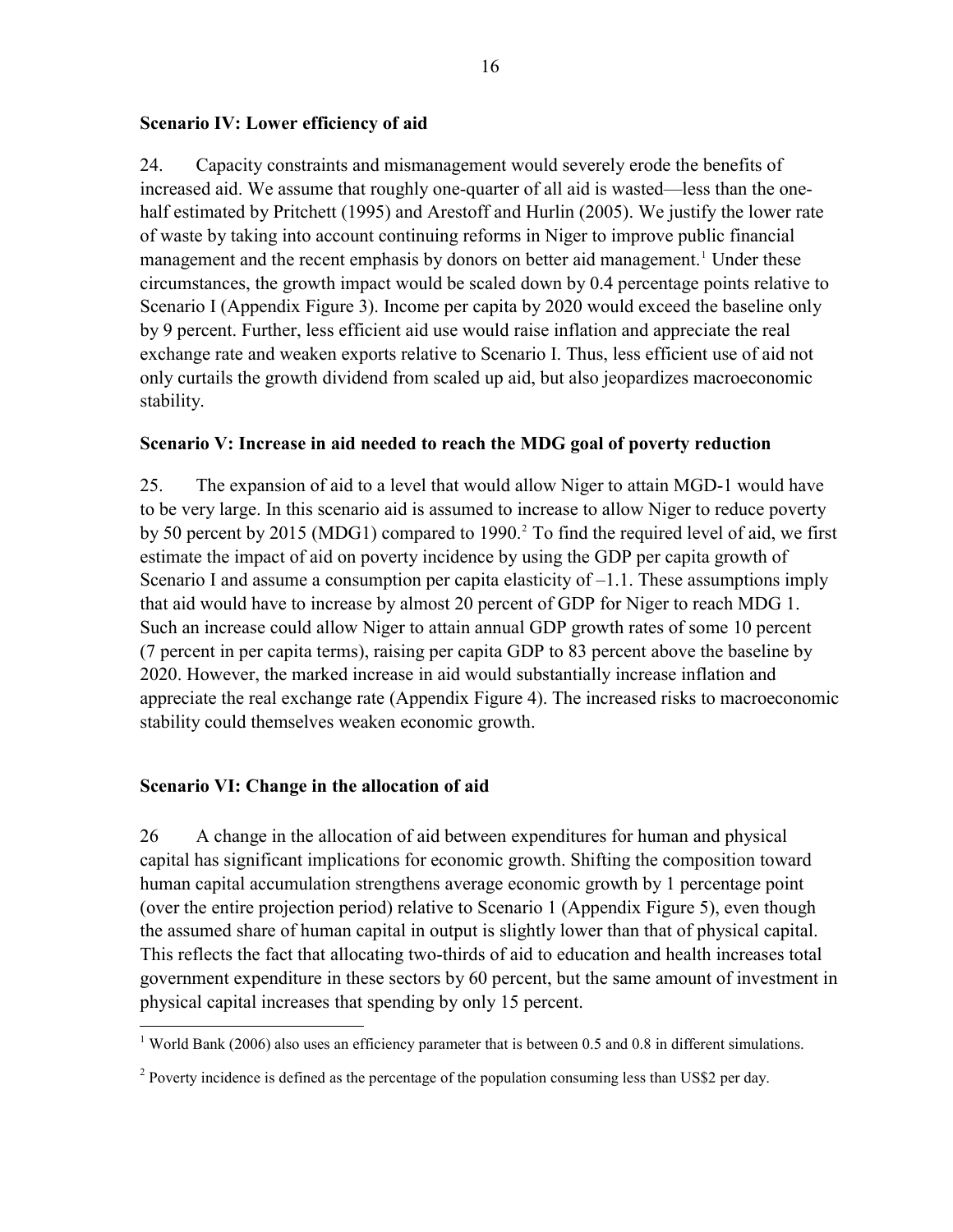|                                                            | 2007   | 2008 | 2009 | 2010 | 2011 | 2012 2013 2014 |      |      | 2015 | Reduction<br>since $1993$ |
|------------------------------------------------------------|--------|------|------|------|------|----------------|------|------|------|---------------------------|
| Scenario I                                                 | 61.2   | 59.8 | 58.3 | 56.7 | 54.8 | 52.8           | 50.8 | 48.8 | 46.9 | $-25.6$                   |
| Scenario III                                               | 61.2   | 59.8 | 58.0 | 55.9 | 53.7 | 51.4           | 49.1 | 46.8 | 44.6 | $-29.2$                   |
| Scenario IV                                                | 61.2   | 59.8 | 58.4 | 56.9 | 55.1 | 53.3           | 51.5 | 49.7 | 47.9 | $-23.9$                   |
| Scenario V                                                 | 61.2   | 59.8 | 56.3 | 52.3 | 47.9 | 43.4           | 39.1 | 35.0 | 31.5 | $-50.0$                   |
| <b>Assumed Consumption Elasticity</b><br>(Ravallion, 2004) | $-1.3$ |      |      |      |      |                |      |      |      |                           |

**Table 3. Niger: Incidence of Poverty Under Different Aid Scenarios, 2007-15**

Source: Authors' estimates.

## **Scenario VII: Intermediary scenario of the PRSP 2008-12**

27. The 2008–12 PRSP for Niger envisages a massive increase in foreign assistance that according to our simulations would significantly accelerate growth and reduce poverty (Appendix Figure 6). By 2012 foreign aid is projected to increase by about 15 percent of GDP over its 2007 level (less than in Alternative Scenario V), after which we assume that total aid remains constant in real terms. Such an increase could considerably accelerate accumulation of physical and human capital. Even if we neglect the impact of aid on TFP growth, annual GDP growth could increase by up to 2.5 percentage points, reaching 8 percent and staying above 7 percent for the entire period of 2012–20. However, this scenario would also generate major macroeconomic challenges, including a significant increase in inflation and appreciation of the real exchange rate.

## **Scenario VIII: Excluding demand equations**

28. The inclusion of demand-induced growth does not significantly bias the growth impact of aid. To illustrate this we eliminate the demand side of our model and thus remove the crowding-in impact of aid on private investment. The results change only marginally, confirming that the growth impact of scaled-up aid is largely supply-driven (Appendix Table 2).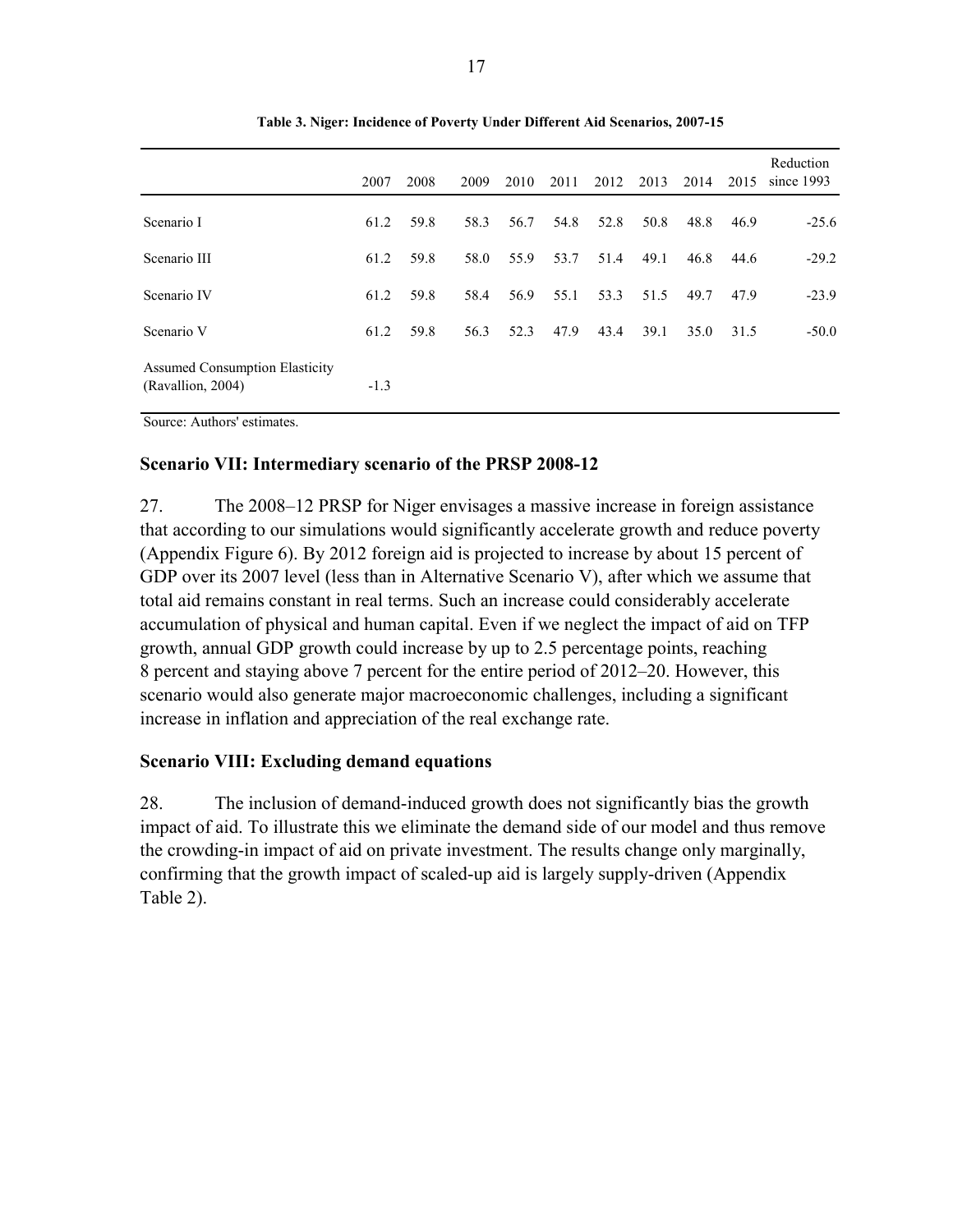| in percent)   |      |      |      |      |      |      |      |         |  |  |
|---------------|------|------|------|------|------|------|------|---------|--|--|
|               | 2008 | 2009 | 2010 | 2011 | 2012 | 2013 | 2014 | 2015    |  |  |
| Scenario I    | 0.00 | 0.43 | 0.70 | 0.93 | 1.13 | 1.28 | 1.41 | 1.30    |  |  |
| Scenario II   | 0.00 | 0.43 | 0.26 | 0.23 | 0.20 | 0.17 | 0.14 | $-0.10$ |  |  |
| Scenario III  | 0.00 | 0.93 | 1.21 | 1.46 | 1.67 | 1.83 | 1.97 | 1.87    |  |  |
| Scenario IV   | 0.00 | 0.33 | 0.53 | 0.70 | 0.85 | 0.97 | 1.07 | 0.99    |  |  |
| Scenario V    | 0.00 | 3.15 | 4.12 | 4.97 | 5.66 | 6.17 | 6.52 | 6.20    |  |  |
| Scenario VI   | 0.00 | 0.17 | 0.89 | 1.52 | 2.01 | 2.38 | 2.64 | 2.36    |  |  |
| Scenario VII  | 0.00 | 0.39 | 0.84 | 1.33 | 1.84 | 2.33 | 2.66 | 2.59    |  |  |
| Scenario VIII | 0.00 | 0.43 | 0.69 | 0.91 | 1.09 | 1.23 | 1.34 | 1.20    |  |  |

Table 4. Niger: Increase in GDP Growth Rate Caused by Higher Foreign Aid

Source: Staff estimates.

#### **A. Comparison to Other Estimates**

29 Our results are broadly consistent with those of other studies in the area (Figure 2 and Appendix Table 3):

- We compare our results to those obtained by using parameters from cross-country regressions. In particular, we produce estimates based on Clemens et al. (2004), who suggest that a 1 percent increase in early impact aid can lead to a 0.36 percent increase in GDP growth annually for four years. In Figure 2 and Appendix Table 3 we see that in the first years after the increase in aid, GDP growth in our Scenario I is lower than the one implied in Clemens et al. (2004), possibly because our estimates conservatively omit any impact of aid on TFP. On average, in the first four years the difference between the two projections is only 0.2 percent per year. In the long run, GDP growth in Scenario I generally surpasses the estimates in Clemens et al. (2004), reflecting the effect of late impact aid.
- The results of our model are also in line with those obtained by the simulation of a DSGE model in Berg et al. (2008). Assuming a fixed exchange rate regime, no capital mobility, and a passive monetary policy, as is the case for Niger, their model implies that an increase in aid equivalent to 5 percent of GDP leads to an increase in GDP slightly higher than 1 percentage point, and that the real exchange rate would appreciate by slightly less than 3 percent.
- However, our estimates of the growth impact of aid are considerably lower than those in World Bank (2006), which takes into account interactions between education, health, and infrastructure inputs in addition to their overall contribution to capital (broadly defined) formation, and assumes an aid-efficiency parameter of 0.5. Presumably, these interactions lead to a higher impact of aid on GDP relative to our results, despite the low aid-efficiency parameter.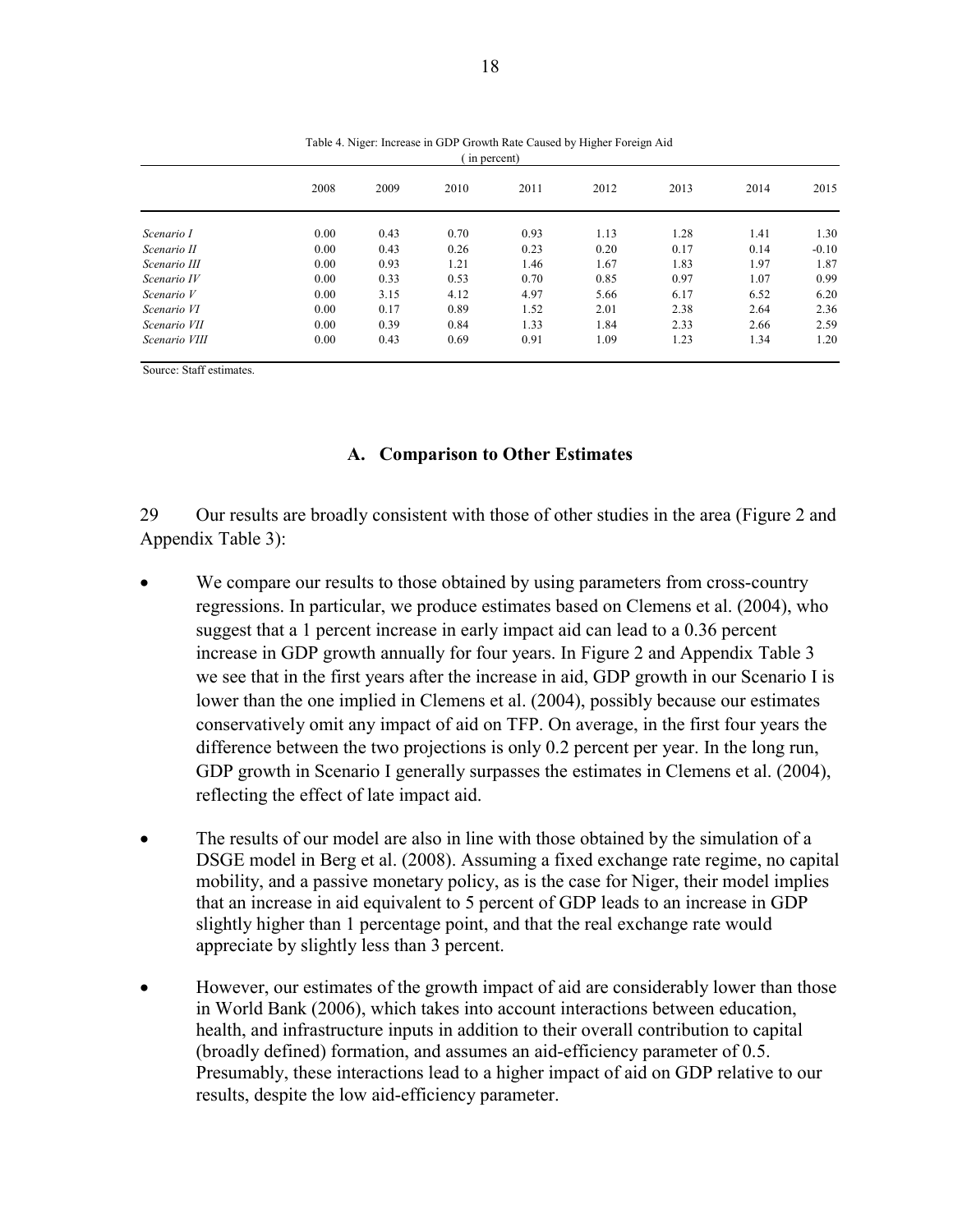• Because our methodology is premised on a production function with constant returns to scale, our results are in line with the impact of aid suggested in Rajan and Subramanian (2005a). Indeed, the estimated contribution to growth in 2009 under Scenario I is similar to that implied in their study (Figure 2). In the longer run, growth accelerates faster under Scenario I due to the impact of human capital, which did not figure into the framework of Rajan and Subramanian (2005a).



**Figure 2. Niger: Aid Impact on Growth (% of GDP)**

#### **IV. CONCLUSIONS**

30. We have developed a simple macroeconomic model that assesses the effects of higher foreign aid on output growth and other macroeconomic variables, including the real exchange rate. The model is easily tractable and requires estimation of only a few basic parameters. It takes into account the impact of different forms of aid on physical and human capital accumulation while recognizing that the impact on human capital kicks in only over the long run. Our simulations also take into account a possible effect of aid on TFP and a potential erosion of aid-effectiveness because of inefficiencies related to aid delivery.

31. The model suggests that a scaling up of aid to Niger within feasible bounds, up to 15 percent of GDP (a level close to other African countries), is likely to raise annual GDP growth from 4.5 percent to 6.5 percent. The impact on poverty reduction is substantial, a cut of 25 percent by 2015, but still well below the MDG objective. Based on the model, external assistance would have to rise to 30 percent of GDP on a sustained basis to cut poverty by half. It is unlikely that a sustained rise of foreign resources could come from official development assistance alone and therefore, a substantial increase in FDI would be needed. This in turn would require improvements in the investment climate. Notice, though, that since our approach is based on a simple elasticity of poverty reduction to growth, it may mask the possible impact on poverty of the interaction between more dynamic growth and carefully targeted use of resources in the social sectors. Moreover, the impact of aid on GDP and poverty alleviation can be considerably augmented by improving the effectiveness of donors aid management.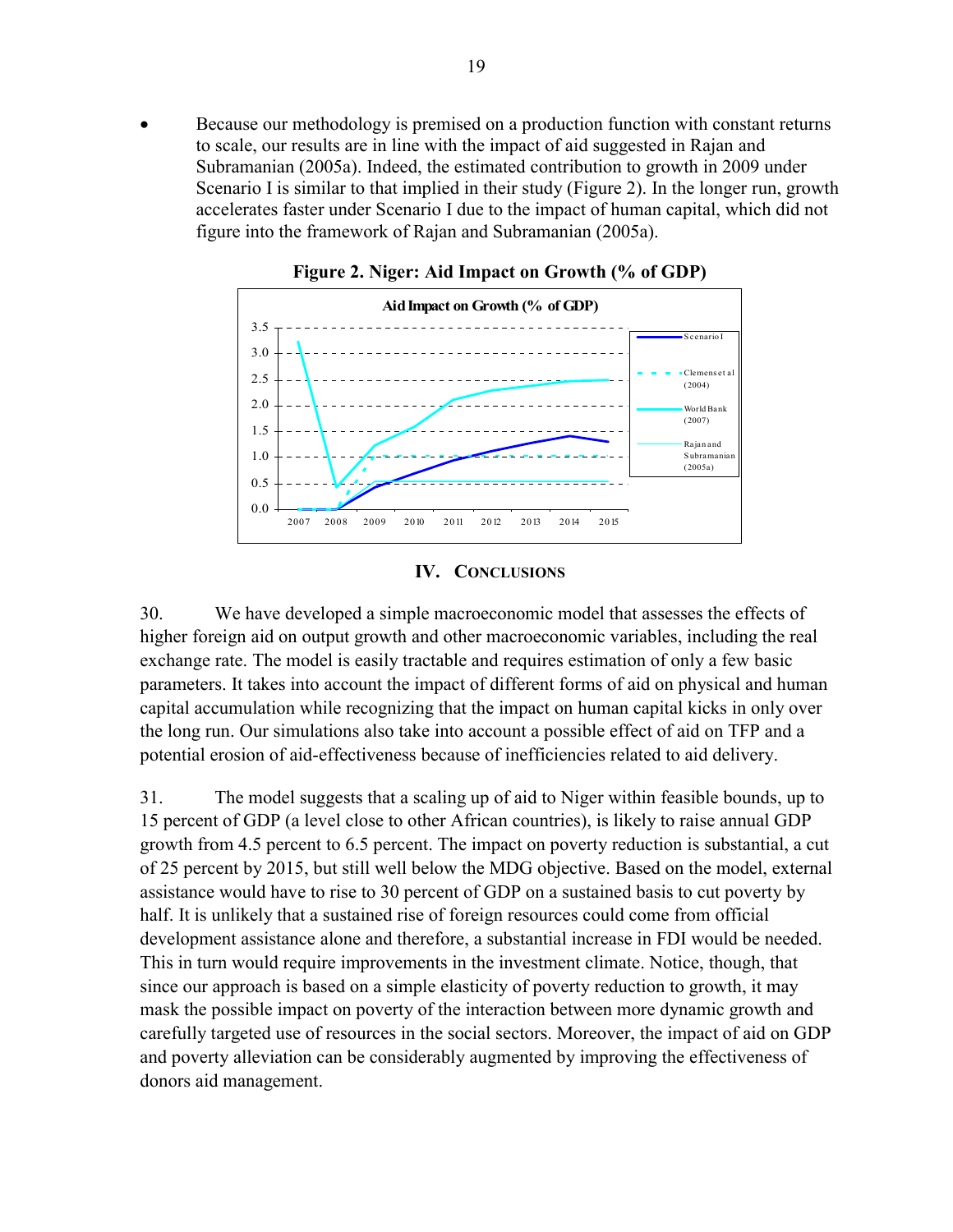#### **REFERENCES**

- Agenor, Pierre-Richard, Nihal Bayraktar, Emmanuel Pinto Moreira, and Karim El Aynaoui 2005, "Achieving the Millennium Development Goals in Sub-Saharan Africa: A Macroeconomic Monitoring Framework," World Bank Policy Research Working Paper No. WPS 3750 (Washington: World Bank).
- Arestoff, Florence, and Christophe Hurlin, 2005, "The Productivity of Public Capital in Developing Countries," unpublished (France: University of Orléans).
- Baldacci, Emanuele, Benedict Clements, Sanjeev Gupta, and Qiang Cui, 2004, "Social Spending, Human Capital, and Growth in Developing Countries: Implications for Achieving the MDGs," IMF Working Paper WP/04/217 (Washington: International Monetary Fund).
- Berg, Andy, Tokhir Mirzoev, Rafael Portilo, and Felipe Zanna, 2008, "Large Aid Flows and Monetary Policy in a DSGE model: The Case of Uganda" (draft; Washington: International Monetary Fund).
- Bobba, Matteo, and Andrew Powell, 2007, "Aid and Growth: Politics Matters," IADB WP 601 (Washington: Interamerican Development Bank).
- Boone, Peter, 1994, "The Impact of Foreign Aid on Savings and Growth," Centre for Economic Performance Working Paper No. 677 (London: London School of Economics).
- Bosworth, Barry, and Susan Collins, 2003, "The Empirics of Growth: An Update," paper presented to the Brookings Panel on Economic Activity, September 4–5, Washington.
- Burnside, Craig, and David Dollar, 2000, "Aid, Policies, and Growth," *American Economic Review,* Vol. 90, No. 4, pp. 847–68.
	- 2004, "Aid, Policies, and Growth: Revisiting the Evidence," Policy Research Paper O-2834 (Washington: World Bank).
- Chauvet, Lisa, and Patrick Guillaumont, 2002, "Aid and Growth Revisited: Policy, Economic Vulnerability and Political Instability," paper presented at the Annual Bank Conference on Development Economics, Oslo, June.
- Chenery, Hollis B., and Alan M. Strout, 1966, "Foreign Assistance and Economic Development, *American Economic Review*, Vol. 56, No. 4, pp. 679–733.
- Clemens, M.A., S. Radelet, and R. Bhavnani, 2004, "Counting Chickens when They Hatch: The Short-term Effect of Aid on Growth," Center for Global Development Working Paper No. 44 (Washington: CGD).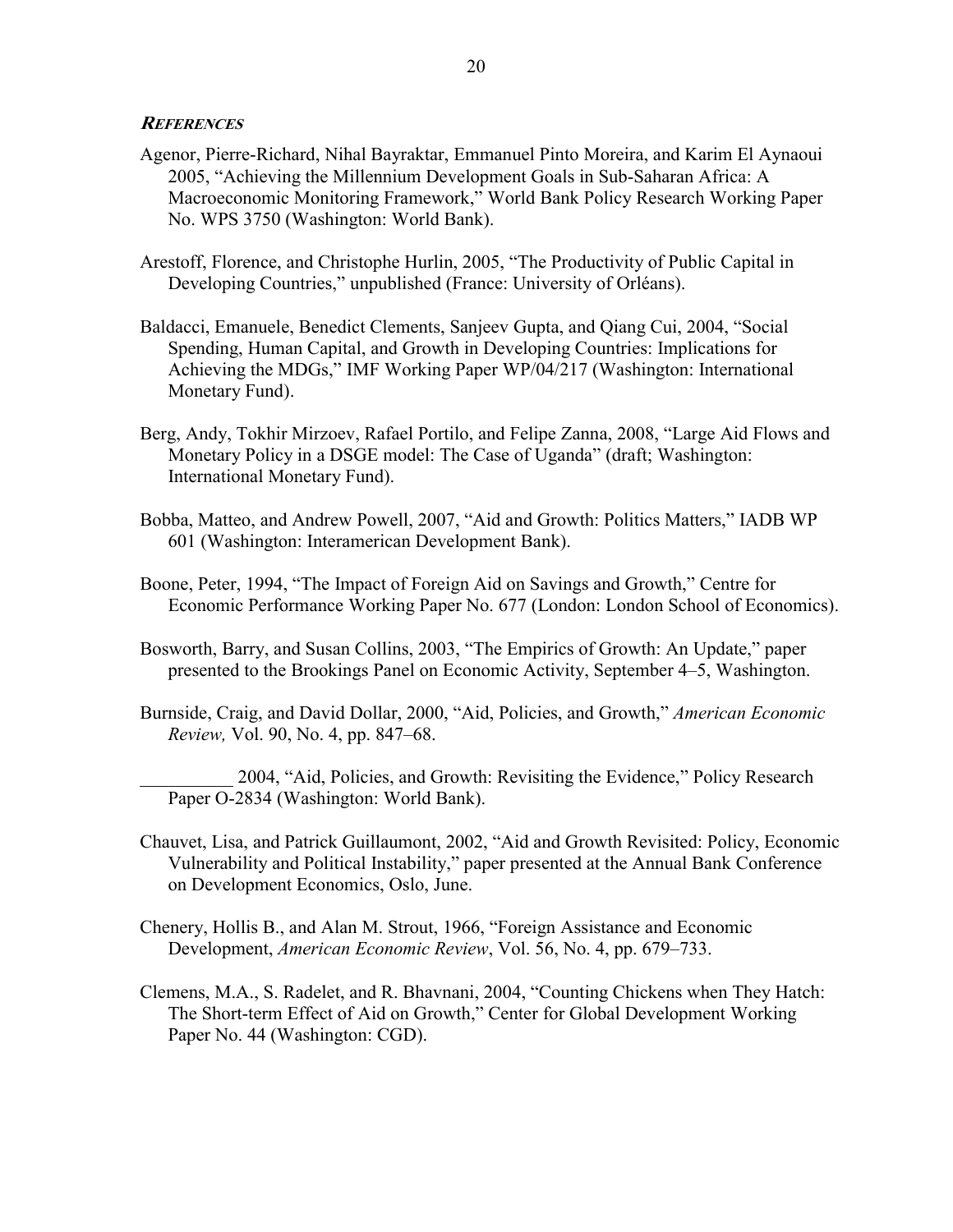- Dalgaard, Carl-Johan, and Henrik Hansen, 2000, "On aid, Growth, and Good Policies," CREDIT Research Paper No. 00/17 (Nottingham, UK: Centre for Research in Economic Development and International Trade, University of Nottingham.
- Dowling, J. Malcolm, and Ulrich Hiemenz, 1982, "Aid, Savings, and Growth in the Asian Region," Report No. 3, Economic Office (Manila: Asian Development Bank).
- Easterly, William, Ross Levine, and David Roodman, 2003, "New Data, New Doubts: A Comment on Burnside and Dollar's Aid, Policies, and Growth," Working Papers 26, Center for Global Development.
- Gottschalk, Jan, 2008, "Public Investment and Growth Theory and Empirical Evidence," (draft, Washington: International Monetary Fund).
- Griffin, K.B., and J.L. Enos, 1970, "Foreign Assistance: Objectives and Consequences," *Economic Development and Cultural Change*, Vol. 18, No. 3, pp. 313–327.
- Gupta, Kanhaya L., and M. Anisul Islam, 1983, "Foreign Capital, Savings and Growth: An International Cross-section Study," in *International Studies in Economics and Econometrics,* Vol. 9 (Boston: D. Reidel Pub. Co.).
- Hadjimichael, Michael T., Dhaneshwar Ghura, Martin Muhleisen, Roger Nord, and E. Murat Ucer, 1995, "Sub-Saharan Africa: Growth, Savings, and Investment 1986–93, Occasional Paper 118 (Washington, DC: International Monetary Fund).
- Heady, Derek, 2005, "Foreign Aid and Foreign Policy: How Donors Undermine the Effectiveness of Overseas Development Effectiveness," Centre for Efficiency and Productivity Analysis WP 5 (Australia: School of Economics, University of Queensland).

\_\_\_\_\_\_\_\_\_\_ 2007, "Geopolitics and the Effect of Foreign Aid on Economic Growth: 1970-2001, *Journal of International Development,* Volume 20 Issue 2, Pages 161 – 180.

- Kraay, Aart, 2006, "Discussion of: What Undermines Aid's Impact on Growth? By Raghura, Rajan and Arvind Subramanian," presented at the Trade and Growth Conference hosted by the International Monetary Fund, Washington, January 9, 2006.
- Lensink, Robert, and Howard White, 2001,, "Are There Negative Returns to Aid?" *Journal of Development Studies*, Vol. 37, No. 6, pp. 42–65.
- Lofgren, Hans, and Carolina Diaz-Bonilla, 2006, "MAMS: An Economywide Model for Analysis of MDG Country Strategies: Technical Documentation" (photocopy; Washington: World Bank).
- Mankiw, Gregory, David Romer, and David N. Weil, 1992, "A Contribution to the Empirics of Economic Growth," NBER Working Papers 3541 (Cambridge, MA: National Bureau of Economic Research, Inc.).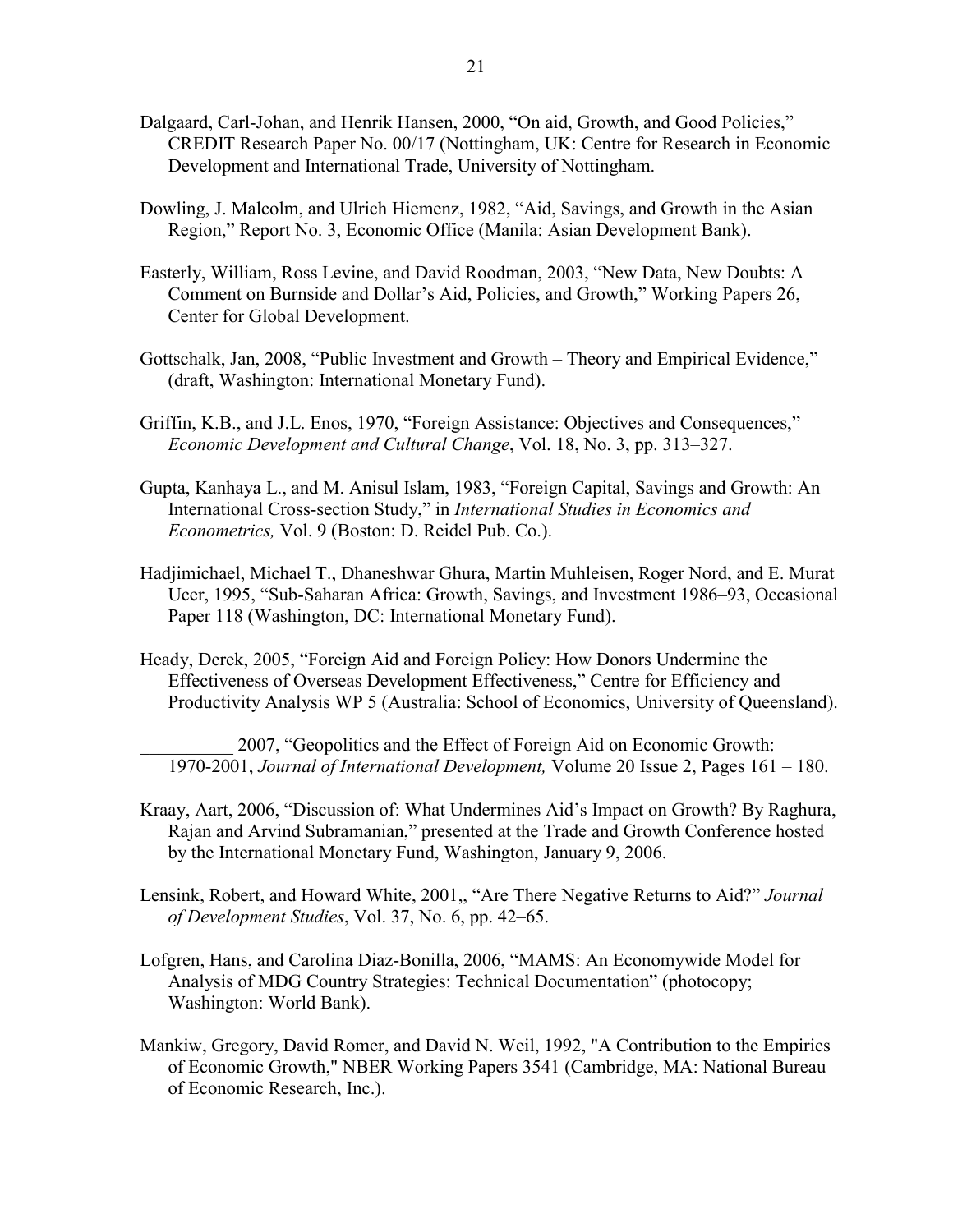- Minoiu, Camelia, and Sanjay G. Reddy, 2007, "Development Aid and Economic Growth: A Positive Long-Run Relation". Available at SSRN: http://papers.ssrn.com/abstract=903865.
- Papanek, Gustav F., 1973, "Aid, Foreign Private Investment, Savings, and Growth in Less Developed Countries," *Journal of Political Economy,* Vol. 81, No. 1, pp. 120 –30.
- Pritchett, Lant, 1996, "Mind your P's and Q's. The Cost of Public Investment Is not the Value of Capital," Policy Research Working Paper No. 1660, Washington: World Bank.
- Rajan, G.R., and A. Subramanian, 2005a. Aid and Growth: What Does the Cross-country Evidence Really Show?" NBER Working Papers 11513, National Bureau of Economic Research, Inc.
	- \_\_\_\_\_\_\_\_\_\_ 2005b, "What Undermines Aid's Impact on Growth?" IMF Working Paper WP/05/126 (Washington: International Monetary Fund).
- Ravallion, Martin, 2004, "Pro-Poor Growth: A Primer," World Bank Policy Research Working Paper No. 3242 (Washington: World Bank).
- Roodman, David, 2003, "The Anarchy of Numbers: Aid, Development, and Cross-Country Empirics," Working Paper 32 (Washington: Center for Global Development).
- Rosenstein-Rodan, P. N., 1961, "International Aid for Undeveloped Countries," *Review of Economics and Statistics*, Vol. 43, No. 2, pp. 107–38.
- Senhadji, Abdelhak, 1998, "Time Series Analysis of Structural Import Demand Equations: A Cross-Country Analysis," *IMF Staff Papers,* Vol. 45, pp. 236–68.
- Senhadji, Abdelhak, and Claudio E. Montenegro, 1998, "Time Series Analysis of Export Demand Equations: A Cross-Country Analysis," IMF Working Paper No. 98/149 (Washington: International Monetary Fund).
- World Bank, 2006, "Niger: Accelerating Growth and Achieving the Millennium Development Goals: Diagnosis and the Policy Agenda," World Bank Country Economic Memorandum, October (Washington: World Bank).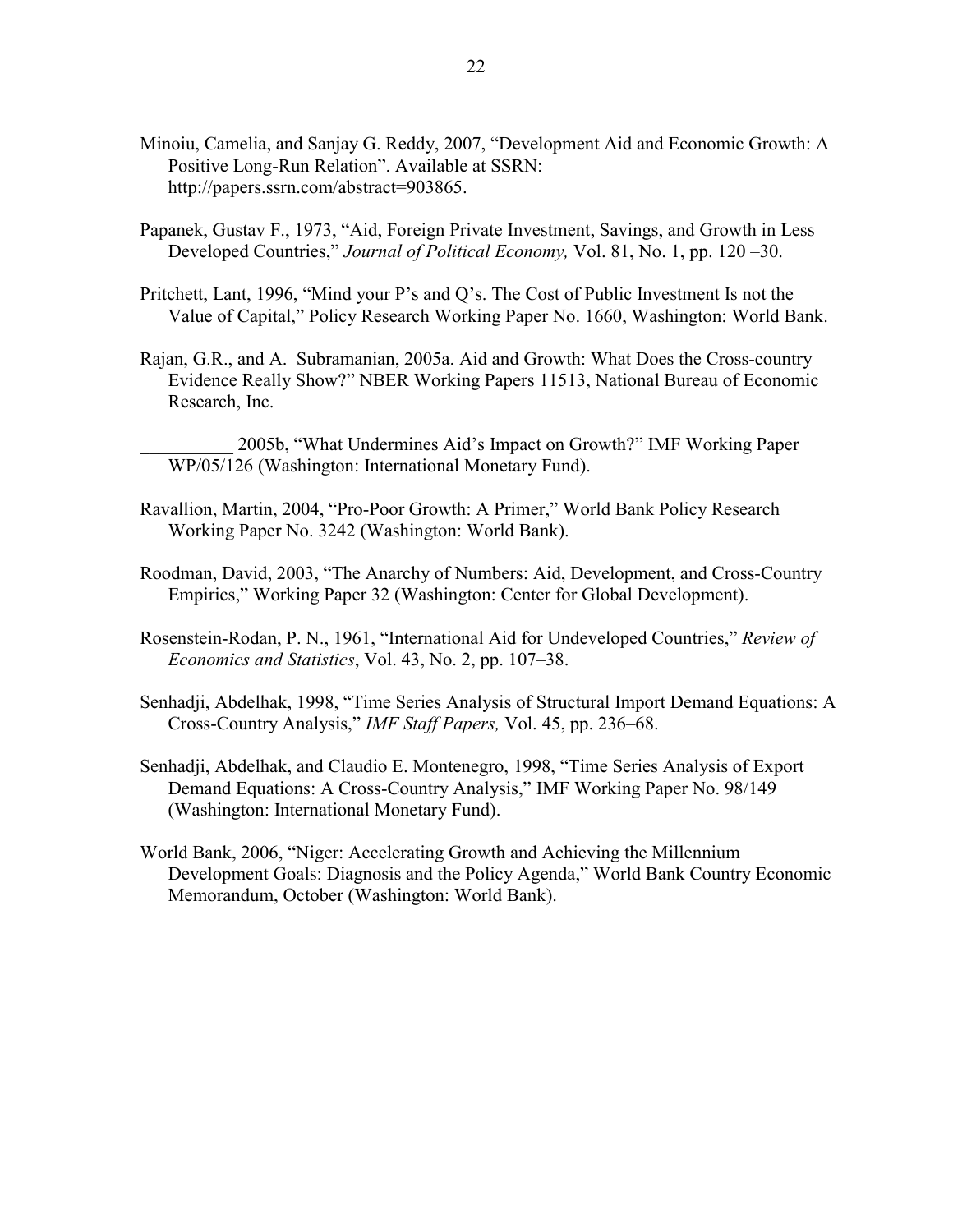#### **APPENDIX—EFFECT OF LATE IMPACT AID**

#### **ON HUMAN CAPITAL ACCUMULATION**

32. We simulate the gradual effect of late impact aid by assuming that (i) human capital is entirely the result of government expenditures on health and education, and (ii) the pace at which these expenditures impact production is similar to the one at which students who benefit from improved education join the labor force. The latter assumption should likely lead to conservative estimates of the impact of aid on growth because aid allocated to health expenditures and training allocated to current members of the labor force have an immediate effect on human capital. We prefer that bias, considering the skepticism that aid has any impact on growth. It is also true, though, that a large share of aid in the health sector goes to infants and children, and thus its effect on the labor force is only perceptible in the long run.

33. With these assumptions, the human capital of a cohort about to enter the labor force is approximated by the sum of public expenditures on health and education  $(G_{H,i})$  over the last five years:

$$
h_{t} = \left(\sum_{i=t-6}^{t=t-1} G_{H,i}\right) \tag{1}
$$

Thus, the total human capital in an economy is the sum of the human capital of each cohort, weighted by the share of a cohort in the labor force, and allowing for depreciation:

$$
H_{t} = w_{t} \left( \sum_{i=t-6}^{i=t-1} G_{H,i} \right) + w_{t-1} \left( 1 - \delta_{H} \right) \left( \sum_{i=t-7}^{i=t-2} G_{H,i} \right) + w_{t-2} \left( 1 - \delta_{H} \right)^{2} \left( \sum_{i=t-8}^{i=t-3} G_{H,i} \right) + \dots
$$
 (2)

where w is the share of each cohort in the labor force. Considering a working life of 40 years and taking into account the population pyramidal structure, we assume that in period t, the recently graduated cohort accounts for 5 percent of the labor force. This weight evolves through time according to annual population growth (g):

$$
w_{t-n} = \frac{w_t}{(1+g_t)^n} = \frac{w}{(1+\overline{g})^n}
$$
 (3)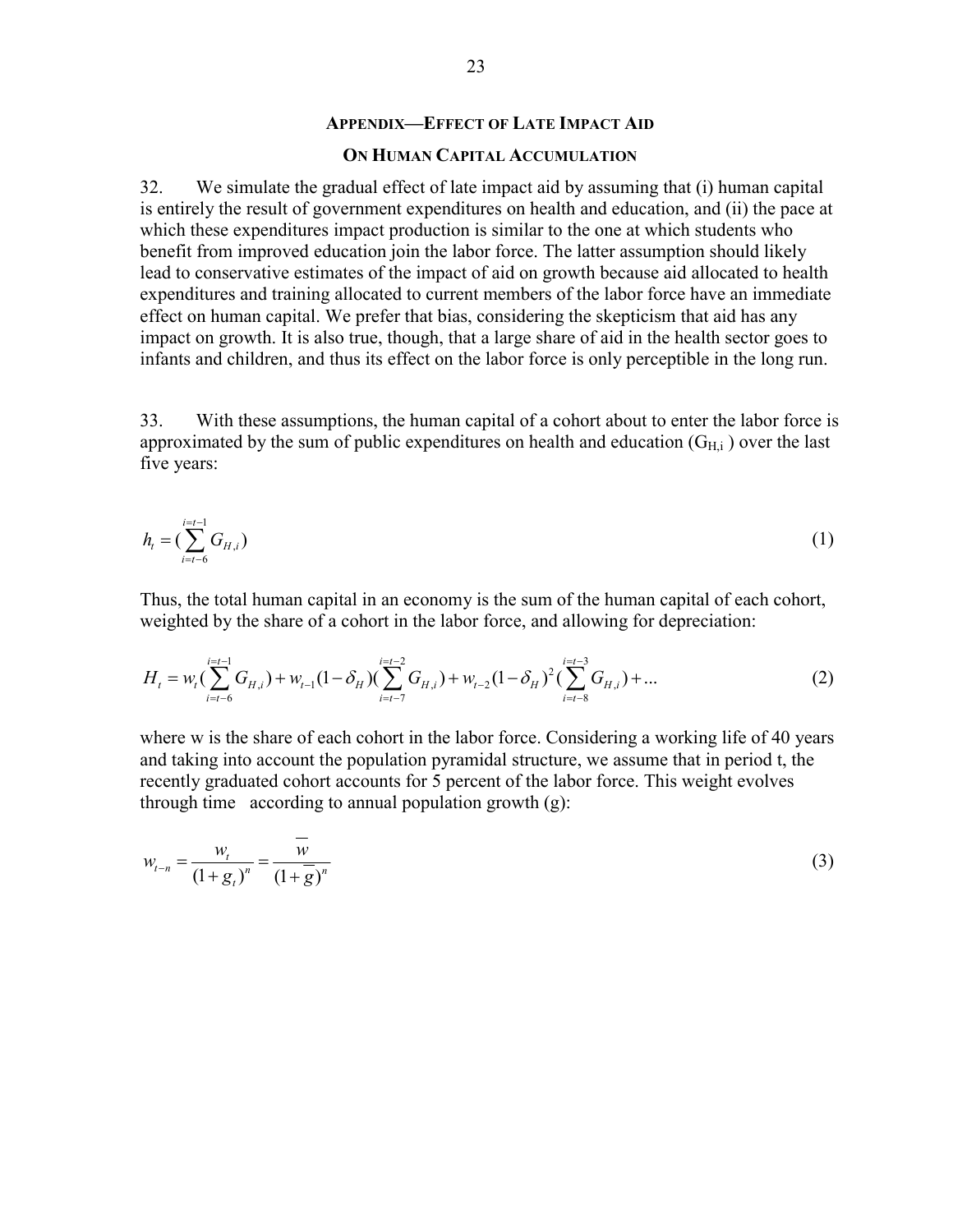in which  $\overline{w}$  is the share of the youngest cohort in the labor force (5%), and assuming that population growth is constant  $\overline{g}$ ). Hence:

$$
H_{t} = \overline{w} \left( \sum_{i=t-6}^{i=t-1} G_{H,i} \right) + \frac{\overline{w}}{(1+\overline{g})} \left( 1 - \delta_{H} \right) \left( \sum_{i=t-7}^{i=t-2} G_{H,i} \right) + \frac{\overline{w}}{(1+\overline{g})^{2}} \left( 1 - \delta_{H} \right)^{2} \left( \sum_{i=t-8}^{i=t-3} G_{H,i} \right) + \dots
$$
(4)

$$
H_{t-1} = \overline{w} \left( \sum_{i=t-7}^{i=t-2} G_{H,i} \right) + \frac{\overline{w}}{(1+g)} \left( 1 - \delta_H \right) \left( \sum_{i=t-8}^{i=t-3} G_{H,i} \right) + \frac{\overline{w}}{(1+g)^2} \left( 1 - \delta_H \right)^2 \left( \sum_{i=t-9}^{i=t-4} G_{H,i} \right) + \dots
$$
 (5)

and similarly for consecutive terms. Subtracting (5) from (4) gives us our human capital accumulation equation:

$$
H_{t} = \frac{(1 - \delta_{H})}{(1 + g)} H_{t-1} + I_{H,t}
$$
\n(6)

where:

$$
I_{H,t} = \overline{w} * (\sum_{i=t-6}^{i=t-1} G_{H,i}) = \frac{1}{20} * (\sum_{i=t-6}^{i=t-1} G_{H,i})
$$
\n(7)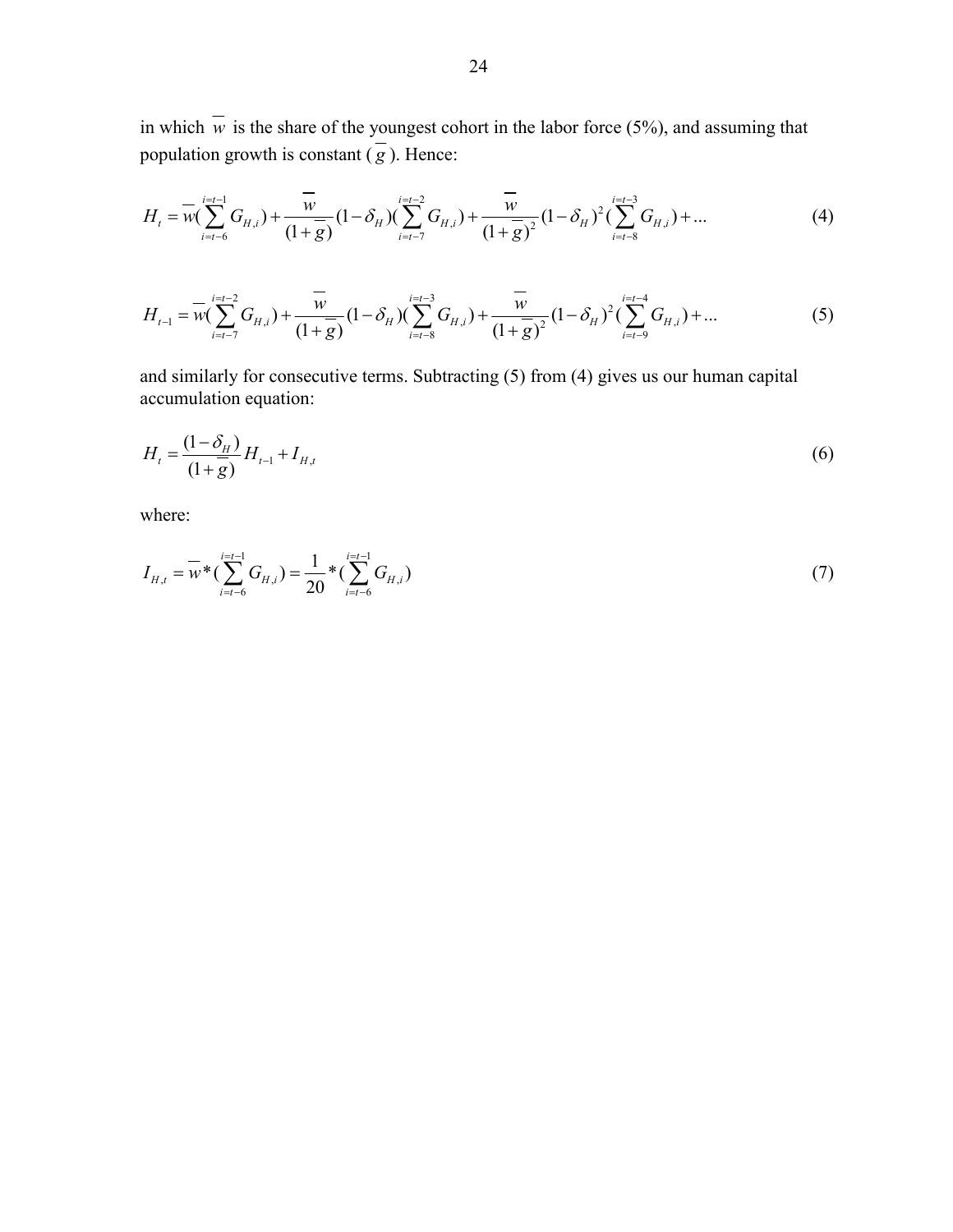#### **Appendix Table 1: Scenario I—2007-15**

**(Increase in Aid by 5% of GDP, remaining constant as share of GDP afterwards)**

| <b>Assumptions</b>                                           | 2007         | 2008         | 2009    | 2010    | 2011    | 2012    | 2013    | 2014     | 2015               |
|--------------------------------------------------------------|--------------|--------------|---------|---------|---------|---------|---------|----------|--------------------|
|                                                              | 0.35         | 0.35         | 0.35    | 0.35    | 0.35    | 0.35    | 0.35    | 0.35     | 0.35               |
|                                                              | 0.30         | 0.30         | 0.30    | 0.30    | 0.30    | 0.30    | 0.30    | 0.30     | 0.30               |
| Increase in Aid from 2007 (2007 CFAF billion)                | 0.00         | 108.00       | 114.48  | 121.35  | 128.63  | 136.35  | 144.53  | 153.20   | 162.39             |
| Increase in Aid from 2007 (% of GDP)                         | 0.00         | 5.00         | 5.04    | 5.05    | 5.05    | 5.04    | 5.02    | 4.99     | 4.97               |
| Increase in Early Impact Aid from 2007 (2007 CFAF billion)   | 0.00         | 71.28        | 75.56   | 80.09   | 84.90   | 89.99   | 95.39   | 101.11   | 107.18             |
| Increase in Early Impact Aid from 2007 (% of GDP)            | 0.00         | 3.30         | 3.32    | 3.33    | 3.33    | 3.32    | 3.31    | 3.29     | 3.28               |
| Increase in Late Impact Aid from 2007 (2007 CFAF billion)    | 0.00         | 28.08        | 29.76   | 31.55   | 33.44   | 35.45   | 37.58   | 39.83    | 42.22              |
| of which Capital Expenditures                                | 0.00         | 15.12        | 16.03   | 16.99   | 18.01   | 19.09   | 20.23   | 21.45    | 22.73              |
| Increase in Late Impact Aid from 2007 (% of GDP)             | 0.00         | 1.30         | 1.31    | 1.31    | 1.31    | 1.31    | 1.30    | 1.30     | 1.29               |
| Increase of TFP Growth From Increased Foreign Aid (%)        | 0.00         | 0.00         | 0.00    | 0.00    | 0.00    | 0.00    | 0.00    | 0.00     | 0.00               |
| Exchange Rate (CFAF per US\$)                                | 496.05       | 488.74       | 481.62  | 473.80  | 465.17  | 456.45  | 456.45  | 456.45   | 456.45             |
|                                                              | 5.08         | 1.70         |         |         |         |         |         |          |                    |
| <b>Baseline Scenario</b>                                     | 2007         | 2008         | 2009    | 2010    | 2011    | 2012    | 2013    | 2014     | 2015               |
| Baseline Capital Growth (%)                                  | 5.08         | 4.37         | 4.41    | 4.45    | 4.51    | 4.56    | 4.61    | 4.65     | 4.69               |
| Baseline Labor Growth (%)                                    | 3.39         | 3.39         | 3.39    | 3.39    | 3.39    | 3.39    | 3.39    | 3.39     | 3.39               |
| Baseline Human Capital Growth (%)                            | 4.26         | 4.00         | 3.84    | 4.11    | 4.55    | 4.51    | 4.48    | 4.46     | 4.44               |
| Baseline TFP Growth (%)                                      | 1.01         | 1.01         | 1.01    | 1.01    | 1.01    | 1.01    | 1.01    | 1.01     | 1.01               |
| Baseline Real GDP Growth (%)                                 | 4.53         | 5.18         | 4.88    | 4.97    | 5.12    | 5.13    | 5.14    | 5.15     | 5.16               |
| Change in Baseline Consumption (%)                           | 9.52         | 5.18         | 4.88    | 4.97    | 5.12    | 5.13    | 5.14    | 5.15     | 5.16               |
| Change in Baseline Investment (%)                            | 10.25        | 5.18         | 4.88    | 4.97    | 5.12    | 5.13    | 5.14    | 5.15     | 5.16               |
|                                                              |              |              |         |         | 5.12    |         | 5.14    |          |                    |
| Change in Baseline Government Investment (%)                 | 10.25        | 5.18         | 4.88    | 4.97    |         | 5.13    |         | 5.15     | 5.16               |
| Change in Baseline Private Investment (%)                    | 10.25        | 5.18         | 4.88    | 4.97    | 5.12    | 5.13    | 5.14    | 5.15     | 5.16               |
| Change in Baseline Government Consumption (%)                | 7.55         | 5.18         | 4.88    | 4.97    | 5.12    | 5.13    | 5.14    | 5.15     | 5.16               |
| Change in Baseline Exports (%)                               | 8.14         | 5.18         | 4.88    | 4.97    | 5.12    | 5.13    | 5.14    | 5.15     | 5.16               |
| Change in Baseline Imports (%)                               | 18.14        | 5.18         | 4.88    | 4.97    | 5.12    | 5.13    | 5.14    | 5.15     | 5.16               |
| Baseline Absorption (% of GDP)                               | 115.59       | 115.59       | 115.59  | 115.59  | 115.59  | 115.59  | 115.59  | 115.59   | 115.59             |
| Baseline Current Account Deficit (% of GDP)                  | 15.59        | 15.59        | 15.59   | 15.59   | 15.59   | 15.59   | 15.59   | 15.59    | 15.59              |
| Change in Baseline Taxes (%)                                 | 7.29         | 5.05         | 4.76    | 4.84    | 4.98    | 4.99    | 4.99    | 4.99     | 5.00               |
| Change in Baseline Price Level (%)                           | 2.58         | 0.00         | 0.00    | 0.00    | 0.00    | 0.00    | 0.00    | 0.00     | 0.00               |
| Change in Baseline Real Exchange Rate (%)                    | 2.58         | 0.00         | 0.00    | 0.00    | 0.00    | 0.00    | 0.00    | 0.00     | 0.00               |
|                                                              |              |              |         |         |         |         |         |          |                    |
| <b>Supply Indicators with Aid</b>                            | 2007         | 2008         | 2009    | 2010    | 2011    | 2012    | 2013    | 2014     | 2015               |
| Gross Capital Accumulation (2007 CFAF billion)               | 456.77       | 566.81       | 597.51  | 631.72  | 669.92  | 711.57  | 756.81  | 805.79   | 857.22             |
| Government Capital Stock excl. H related (2007 CFAF billion) | 2009.50      | 2168.55      | 2334.44 | 2508.28 | 2691.30 | 2884.50 | 3088.93 | 3305.61  | 3535.13            |
| Private Capital Stock (2007 CFAF billion)                    | 3731.94      | 3894.93      | 4067.98 | 4252.78 | 4451.23 | 4664.80 | 4894.98 | 5143.28  | 5410.30            |
| Investment to GDP (% of GDP)                                 | 22.25        | 25.49        | 25.52   | 25.54   | 25.56   | 25.57   | 25.57   | 25.58    | 25.59              |
| Human Capital Stock (2007=100)                               | 100.00       | 104.00       | 107.99  | 113.46  | 120.63  | 129.01  | 138.60  | 149.43   | 160.46             |
| Capital Growth (%, excl. human capital related)              | 5.08         | 5.61         | 5.59    | 5.60    | 5.64    | 5.70    | 5.76    | 5.82     | 5.88               |
| Human Capital Growth (%)                                     | 4.26         | 4.00         | 3.84    | 5.07    | 6.32    | 6.95    | 7.44    | 7.81     | 7.39               |
| TFP Growth (%)                                               | 1.01         | 1.01         | 1.01    | 1.01    | 1.01    | 1.01    | 1.01    | 1.01     | 1.01               |
| GDP (current CFAF billion)                                   | 2052.59      | 2223.34      | 2341.26 | 2473.27 | 2621.43 | 2783.29 | 2959.38 | 3150.21  | 3350.44            |
| GDP (2007 CFAF billion)                                      | 2052.59      | 2158.85      | 2273.53 | 2402.56 | 2548.02 | 2707.44 | 2881.34 | 3070.25  | 3268.35            |
| Real GDP Growth (%)                                          | 4.53         | 5.18         | 5.31    | 5.68    | 6.05    | 6.26    | 6.42    | 6.56     | 6.45               |
| Real GDP Per Capita Growth (%)                               | 1.11         | 1.73         | 1.86    | 2.21    | 2.58    | 2.78    | 2.94    | 3.06     | 2.96               |
|                                                              |              |              |         |         |         |         |         |          |                    |
| <b>Demand Indicators with Aid</b>                            | 2007         | 2008         | 2009    | 2010    | 2011    | 2012    | 2013    | 2014     | 2015               |
| Consumption (2007 CFAF Billion)                              | 1600.83      | 1683.69      | 1772.82 | 1872.89 | 1985.53 | 2108.81 | 2243.12 | 2388.87  | 2541.74            |
| Investment (2007 CFAF Billion)                               | 456.77       | 566.81       | 597.51  | 631.72  | 669.92  | 711.57  | 756.81  | 805.79   | 857.22             |
| Government Investment (2007 CFAF Billion)                    | 159.87       | 254.54       | 268.66  | 284.20  | 301.36  | 319.95  | 340.04  | 361.69   | 384.47             |
| Private Investment (2007 CFAF Billion)                       | 296.90       | 312.27       | 328.86  | 347.52  | 368.56  | 391.62  | 416.77  | 444.10   | 472.75             |
| Investment excl. Human Capital Related (2007 CFAF Billion)   | 456.77       | 551.69       | 581.49  | 614.73  | 651.91  | 692.48  | 736.58  | 784.34   | 834.49             |
| Government Consumption (2007 CFAF Billion)                   | 314.94       | 352.84       | 371.74  | 392.91  | 416.68  | 442.69  | 471.01  | 501.73   | 533.96             |
| Exports (2007 CFAF Billion)                                  | 355.30       | 363.08       | 382.40  | 404.24  | 428.95  | 456.12  | 485.83  | 518.18   | 552.08             |
| Imports (2007 CFAF Billion)                                  | 675.24       | 807.58       | 850.94  | 899.20  | 953.07  | 1011.75 | 1075.43 | 1144.31  | 1216.65            |
| Imports excl. Aid-Financed (2007 CFAF Billion)               | 675.24       | 731.982      | 770.803 | 814.257 | 863.026 | 916.304 | 974.260 | 1037.070 | 1102.974           |
| Absorption (2007 CFAF Billion)                               | 2372.53      | 2527.75      | 2661.93 | 2812.58 | 2982.09 | 3167.62 | 3369.77 | 3589.15  | 3819.25            |
| Taxes (2007 CFAF Billion)                                    | 224.30       | 235.91       | 248.44  | 262.54  | 278.44  | 295.86  | 314.86  | 335.51   | 357.15             |
| Absorption (% of GDP)                                        | 115.59       | 117.09       | 117.08  | 117.07  | 117.04  | 117.00  | 116.95  | 116.90   | 116.86             |
| Current Account Deficit (% of GDP)                           | 15.59        | 20.59        | 20.61   | 20.60   | 20.57   | 20.52   | 20.46   | 20.39    | 20.33              |
|                                                              |              |              | 122.99  | 122.95  |         |         | 122.67  | 122.54   | 122.43             |
| Price Level (2000=100)                                       | 119.43       | 123.00       |         |         | 122.87  | 122.78  |         |          |                    |
| Real Exchange Rate (2007=100)                                | 100.00       | 102.99       | 102.98  | 102.94  | 102.88  | 102.80  | 102.71  | 102.60   | 102.51             |
| <b>Growth of Demand Indicators with Aid</b>                  |              |              |         |         |         |         |         |          |                    |
|                                                              | 2007         | 2008         | 2009    | 2010    | 2011    | 2012    | 2013    | 2014     | 2015               |
| Change in Consumption (%)                                    | 9.52         | 5.18         | 5.29    | 5.65    | 6.01    | 6.21    | 6.37    | 6.50     | 6.40               |
| Change in Investment (%)                                     | 10.25        | 24.09        | 5.42    | 5.73    | 6.05    | 6.22    | 6.36    | 6.47     | 6.38               |
| Change in Government Investment (%)                          | 10.25        | 59.22        | 5.55    | 5.79    | 6.04    | 6.17    | 6.28    | 6.37     | 6.30               |
| Change in Private Investment (%)                             | 10.25        | 5.18         | 5.31    | 5.68    | 6.05    | 6.26    | 6.42    | 6.56     | 6.45               |
| Change in Government Consumption (%)                         | 7.55         | 12.03        | 5.35    | 5.70    | 6.05    | 6.24    | 6.40    | 6.52     | 6.42               |
| Change in Exports (%)                                        | 8.14         | 2.19         | 5.32    | 5.71    | 6.11    | 6.33    | 6.51    | 6.66     | 6.54               |
| Change in Imports (%)                                        | 18.14        | 19.60        | 5.37    | 5.67    | 5.99    | 6.16    | 6.29    | 6.40     | 6.32               |
| Change in Imports excluding aid financed (%)                 | 18.14        | 8.40         | 5.30    | 5.64    | 5.99    | 6.17    | 6.32    | 6.45     | 6.35               |
| Change in Absorption (%)                                     | 7.52         | 6.54         | 5.31    | 5.66    | 6.03    | 6.22    | 6.38    | 6.51     | 6.41               |
| Change in Taxes (%)                                          | 7.29         | 5.18         | 5.31    | 5.68    | 6.05    | 6.26    | 6.42    | 6.56     | 6.45               |
|                                                              |              |              |         |         |         |         |         |          |                    |
| Change in Price Level (%)                                    | 2.58<br>2.58 | 2.99<br>2.99 | $-0.01$ | $-0.04$ | $-0.06$ | $-0.08$ | $-0.09$ | $-0.10$  | $-0.09$<br>$-0.09$ |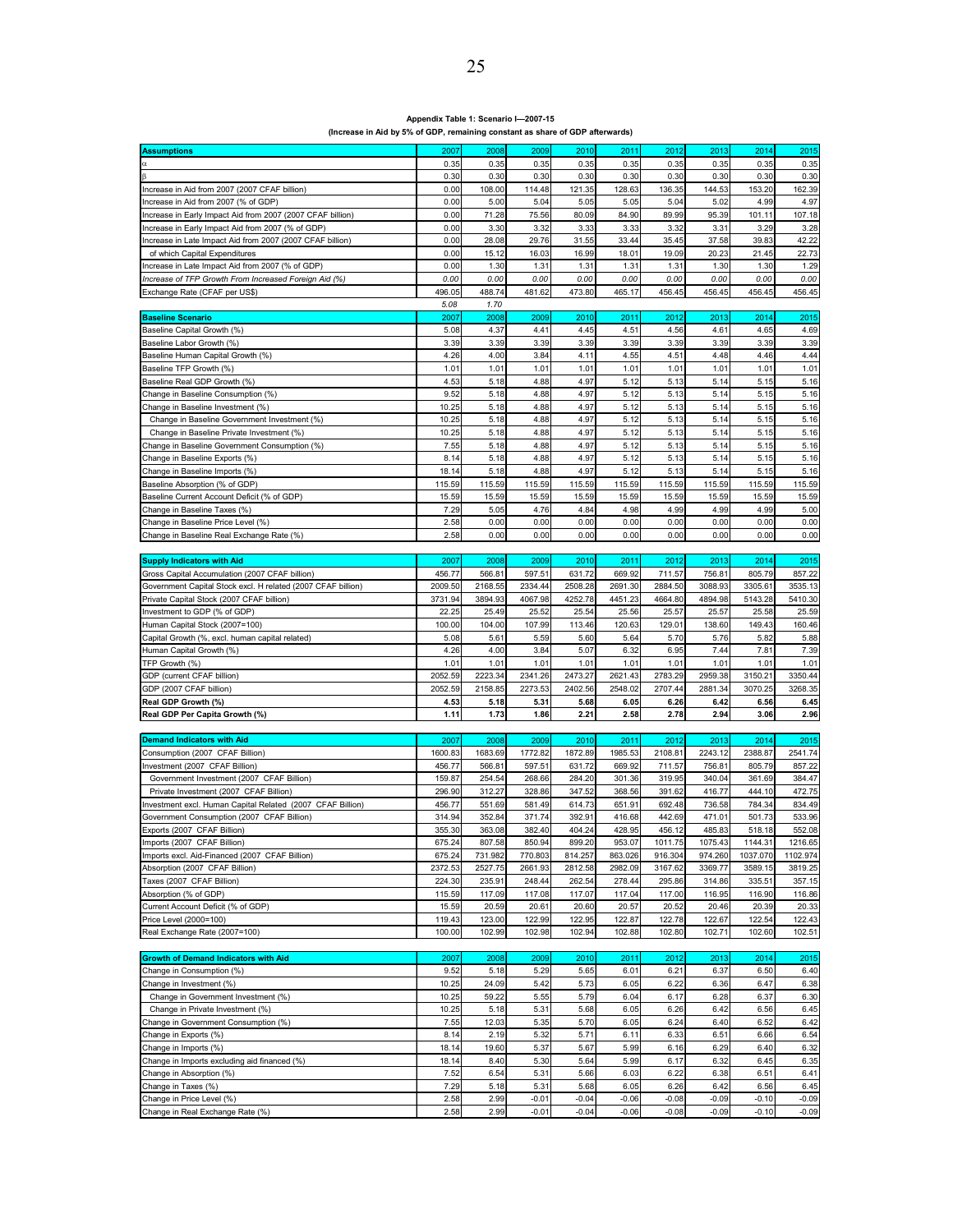|                                                            | 2007  | 2008  | 2009  | 2010  | 2011  | 2012  | 2013  | 2014  | 2015  |
|------------------------------------------------------------|-------|-------|-------|-------|-------|-------|-------|-------|-------|
| Baseline Potential GDP Growth (%)                          | 4.53  | 5.18  | 4.88  | 4.97  | 5.12  | 5.13  | 5.14  | 5.15  | 5.16  |
| Baseline Potential GDP (CFAF billions)                     | 2053  | 2202  | 2356  | 2522  | 2704  | 2900  | 3110  | 3336  | 3578  |
| Annual Change in GDP Deflator (%)                          | 2.00  | 2.00  | 2.00  | 2.00  | 2.00  | 2.00  | 2.00  | 2.00  | 2.00  |
| Exchange Rate (CFAF per US\$)                              | 496.0 | 488.7 | 481.6 | 473.8 | 465.2 | 456.5 | 456.5 | 456.5 | 456.5 |
| Increase in Short Impact Aid from 2007 (CFAF billion)      | 0.0   | 71.3  | 75.8  | 80.5  | 85.6  | 91.0  | 96.7  | 102.8 | 109.3 |
| Increase in Short Impact Aid from 2007 (% of Baseline GDP) | 0.00  | 3.30  | 3.31  | 3.32  | 3.33  | 3.33  | 3.34  | 3.34  | 3.34  |
| GDP Growth Under Assumed Aid (%)                           | 4.53  | 5.18  | 5.90  | 6.00  | 6.15  | 6.16  | 6.17  | 6.18  | 6.19  |
| <b>GDP Under Assumed Aid (CFAF billion)</b>                | 2053  | 2202  | 2379  | 2572  | 2785  | 3015  | 3265  | 3537  | 3831  |
| GDP Under Assumed Aid (2007 CFAF billion)                  | 2053  | 2159  | 2286  | 2423  | 2573  | 2731  | 2900  | 3079  | 3270  |

**Appendix Table 2. Niger: Projections Based on Econometric Findings in Clements, Radelet, and Bhavnani (2004), 2007-15**

**Appendix Table 3. Niger: Alternative Estimates of the Impact of an Aid Increase by 5% of GDP in Niger, 2007-15**

|                               | 2007  | 2008 | 2009 | 2010 | 2011 | 2012 | 2013 | 2014 | 2015 |
|-------------------------------|-------|------|------|------|------|------|------|------|------|
|                               |       |      |      |      |      |      |      |      |      |
| Scenario I                    |       |      |      |      |      |      |      |      |      |
| <b>Baseline</b>               | 4.53  | 5.18 | 4.88 | 4.97 | 5.12 | 5.13 | 5.14 | 5.15 | 5.16 |
| After Aid                     | 4.53  | 5.18 | 5.31 | 5.68 | 6.05 | 6.26 | 6.42 | 6.56 | 6.45 |
| Difference                    | 0.00  | 0.00 | 0.43 | 0.70 | 0.93 | 1.13 | 1.28 | 1.41 | 1.30 |
| Supply Only Model             |       |      |      |      |      |      |      |      |      |
| <b>Baseline</b>               | 4.53  | 5.18 | 4.88 | 4.97 | 5.12 | 5.13 | 5.14 | 5.15 | 5.16 |
| After Aid                     | 4.53  | 5.18 | 5.31 | 5.67 | 6.03 | 6.22 | 6.37 | 6.49 | 6.36 |
| Difference                    | 0.00  | 0.00 | 0.43 | 0.69 | 0.91 | 1.09 | 1.23 | 1.34 | 1.20 |
| Rajan and Subramanian (2005a) |       |      |      |      |      |      |      |      |      |
| <b>Baseline</b>               | 4.53  | 5.18 | 4.88 | 4.97 | 5.12 | 5.13 | 5.14 | 5.15 | 5.16 |
| After Aid                     | 4.53  | 5.18 | 5.41 | 5.50 | 5.65 | 5.66 | 5.67 | 5.68 | 5.69 |
| Difference                    | 0.00  | 0.00 | 0.53 | 0.53 | 0.53 | 0.53 | 0.53 | 0.53 | 0.53 |
| Clemens et al (2004)          |       |      |      |      |      |      |      |      |      |
| <b>Baseline</b>               | 4.53  | 5.18 | 4.88 | 4.97 | 5.12 | 5.13 | 5.14 | 5.15 | 5.16 |
| After Aid                     | 4.53  | 5.18 | 5.90 | 6.00 | 6.15 | 6.16 | 6.17 | 6.18 | 6.19 |
| Difference                    | 0.00  | 0.00 | 1.02 | 1.03 | 1.03 | 1.03 | 1.03 | 1.03 | 1.04 |
| World Bank (2007)             |       |      |      |      |      |      |      |      |      |
| <b>Baseline</b>               | 7.10  | 8.40 | 8.00 | 7.70 | 7.30 | 7.00 | 6.80 | 6.50 | 6.30 |
| After Aid                     | 10.34 | 8.82 | 9.23 | 9.30 | 9.41 | 9.28 | 9.17 | 8.97 | 8.80 |
| Difference                    | 3.24  | 0.42 | 1.23 | 1.60 | 2.11 | 2.28 | 2.37 | 2.47 | 2.50 |
|                               |       |      |      |      |      |      |      |      |      |

Sources: Rajan and Subramanian (2005a), Clements et al (2004), World Bank (2007), and Authors estimates.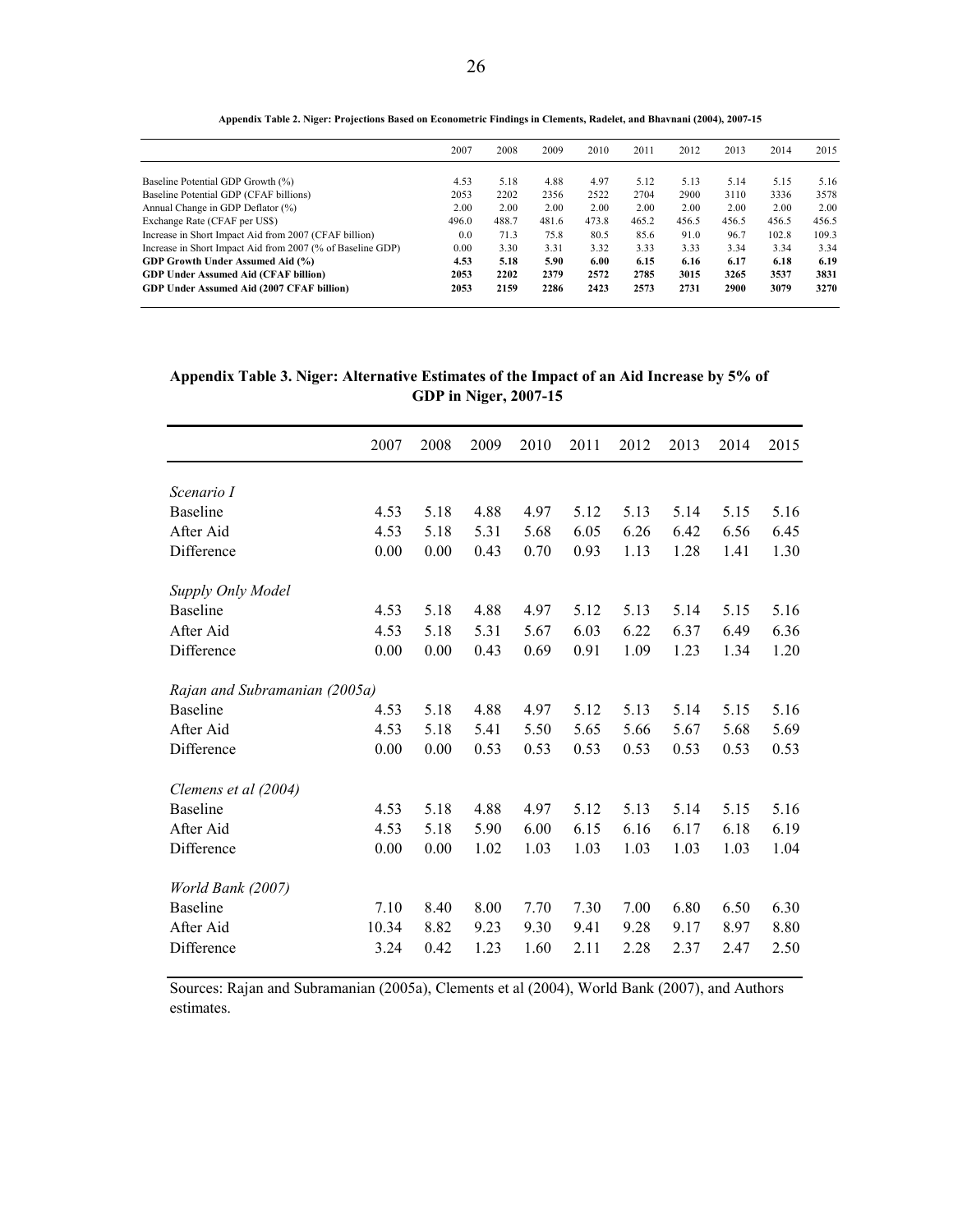

Appendix Figure 1. Scenario II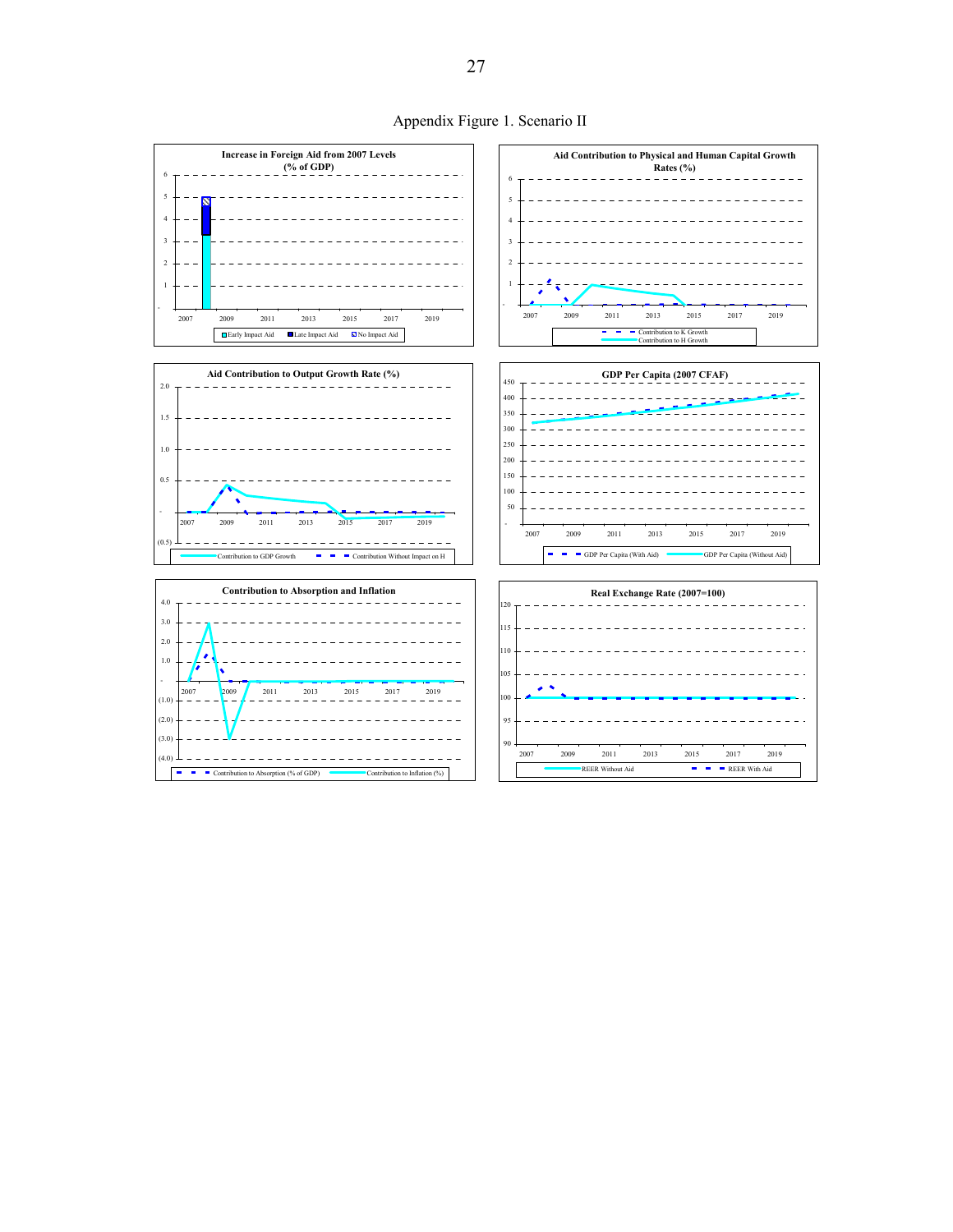

Appendix Figure 2. Scenario III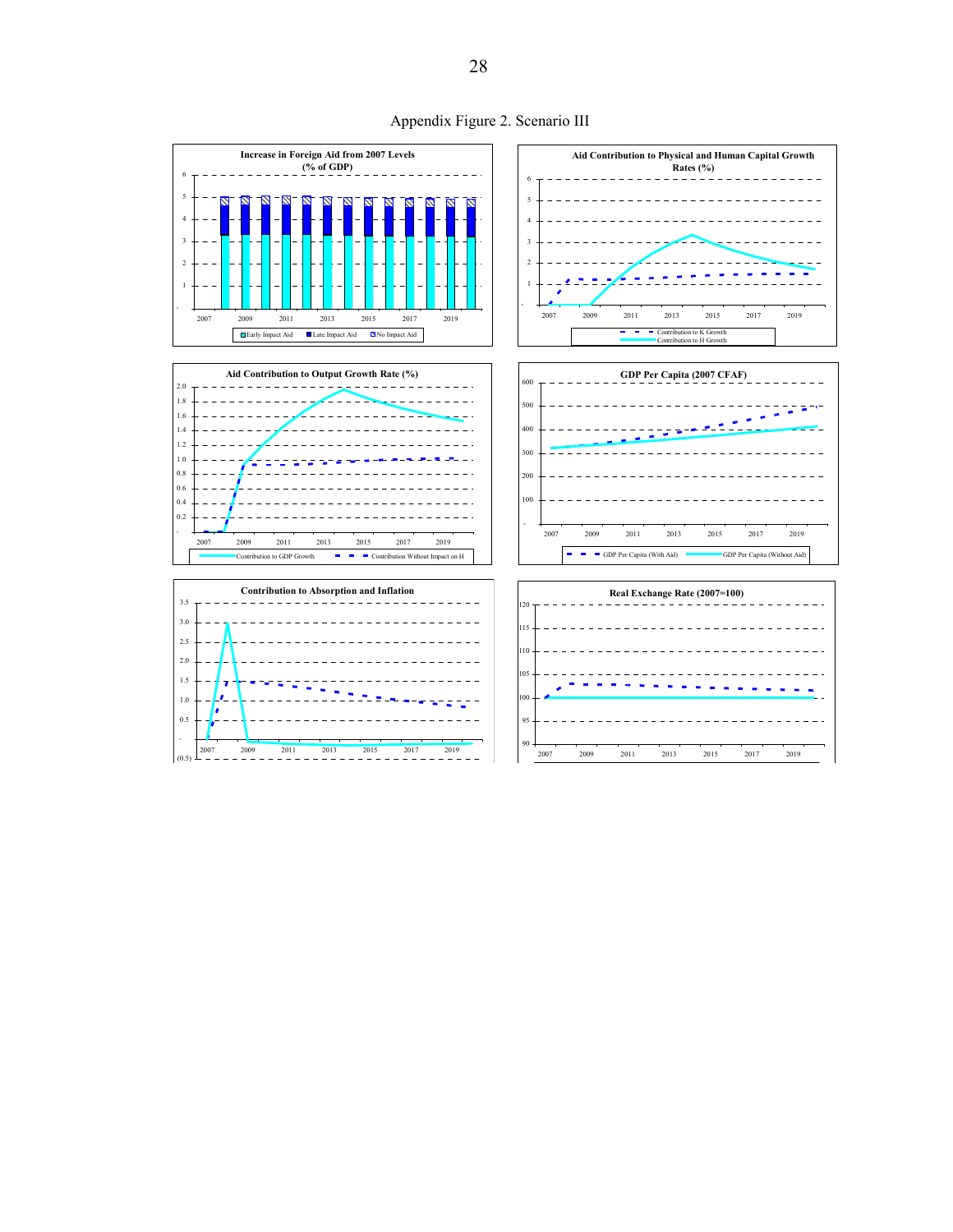

Appendix Figure 3. Scenario IV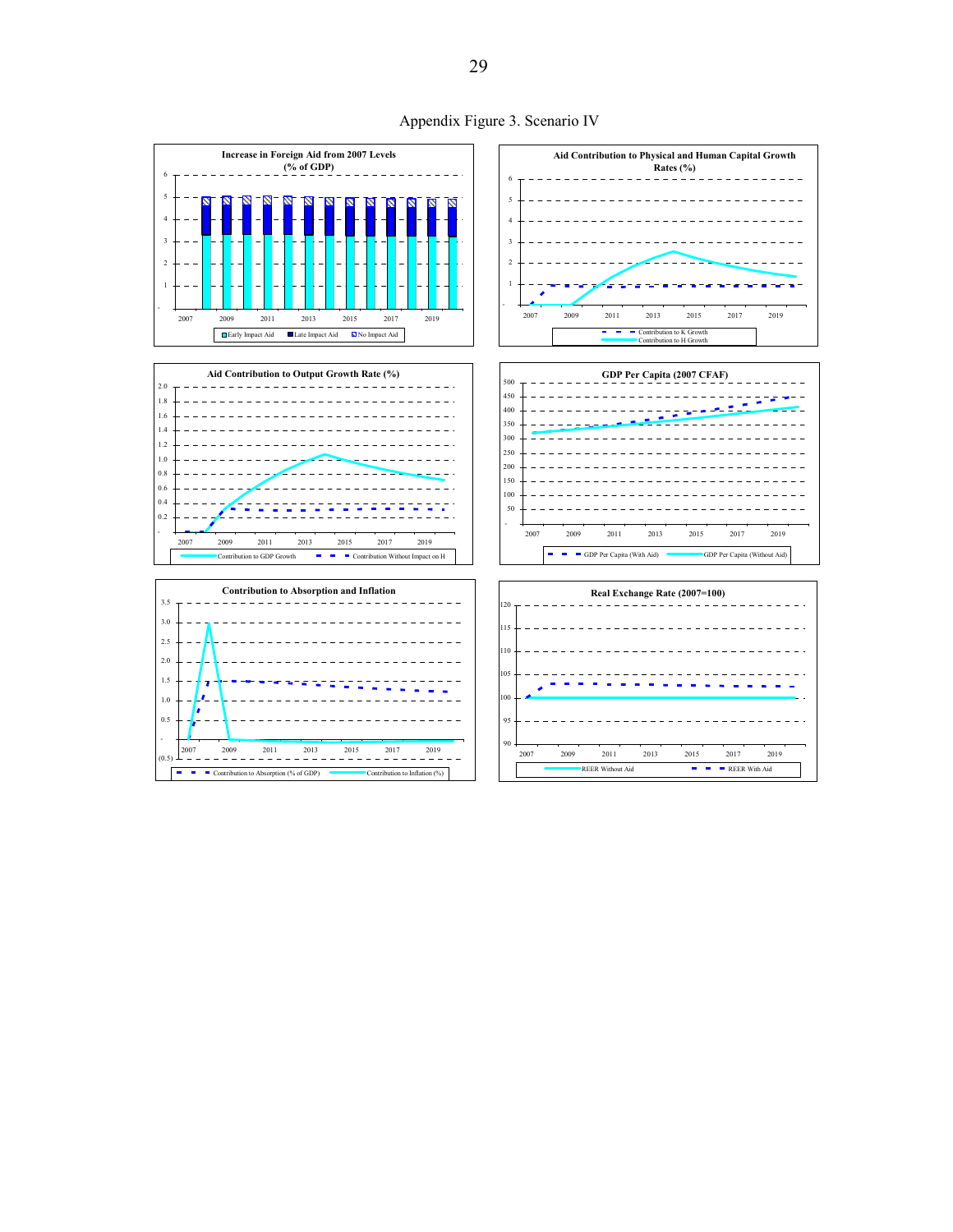

Appendix Figure 4. Scenario V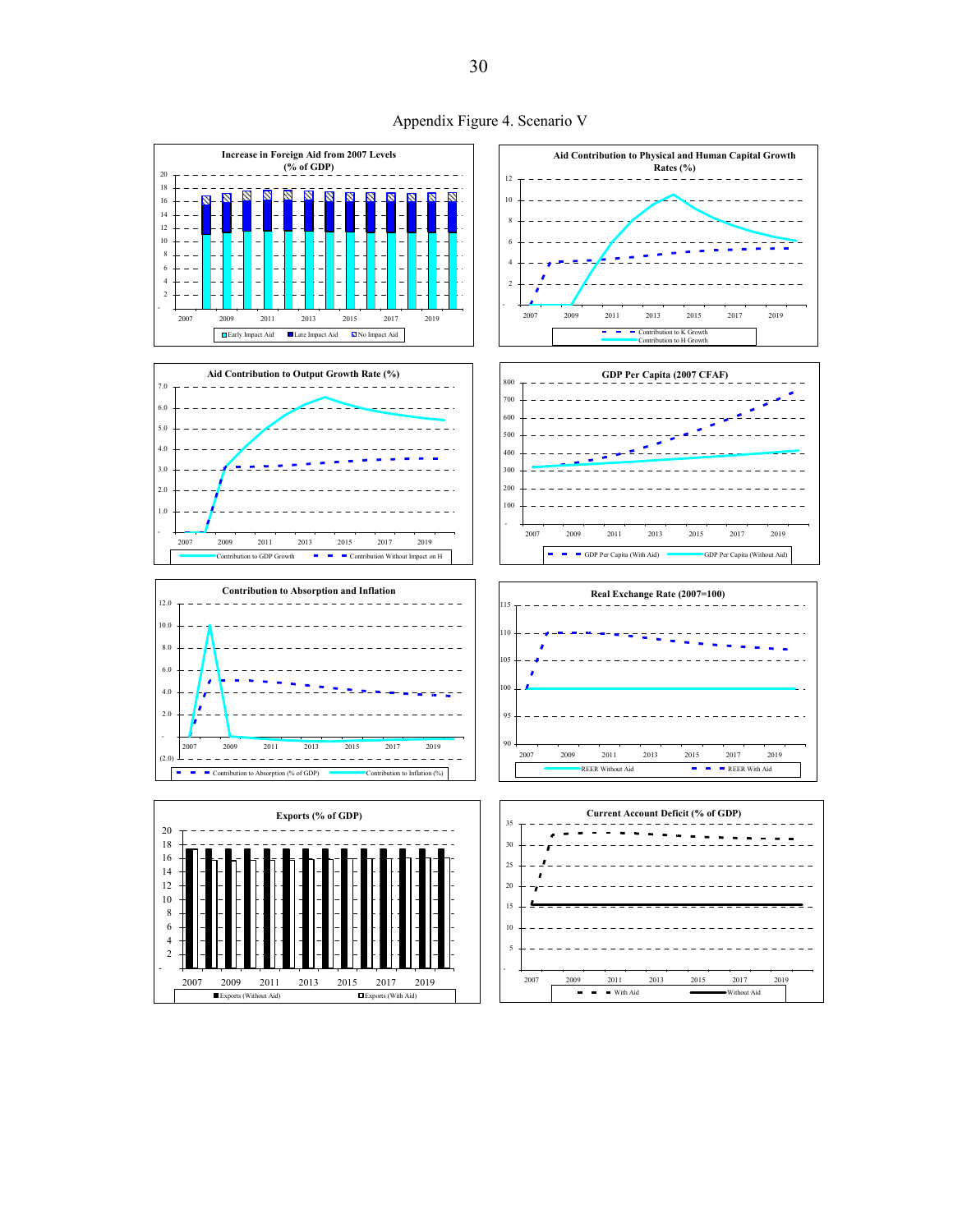

Appendix Figure 5. Scenario VI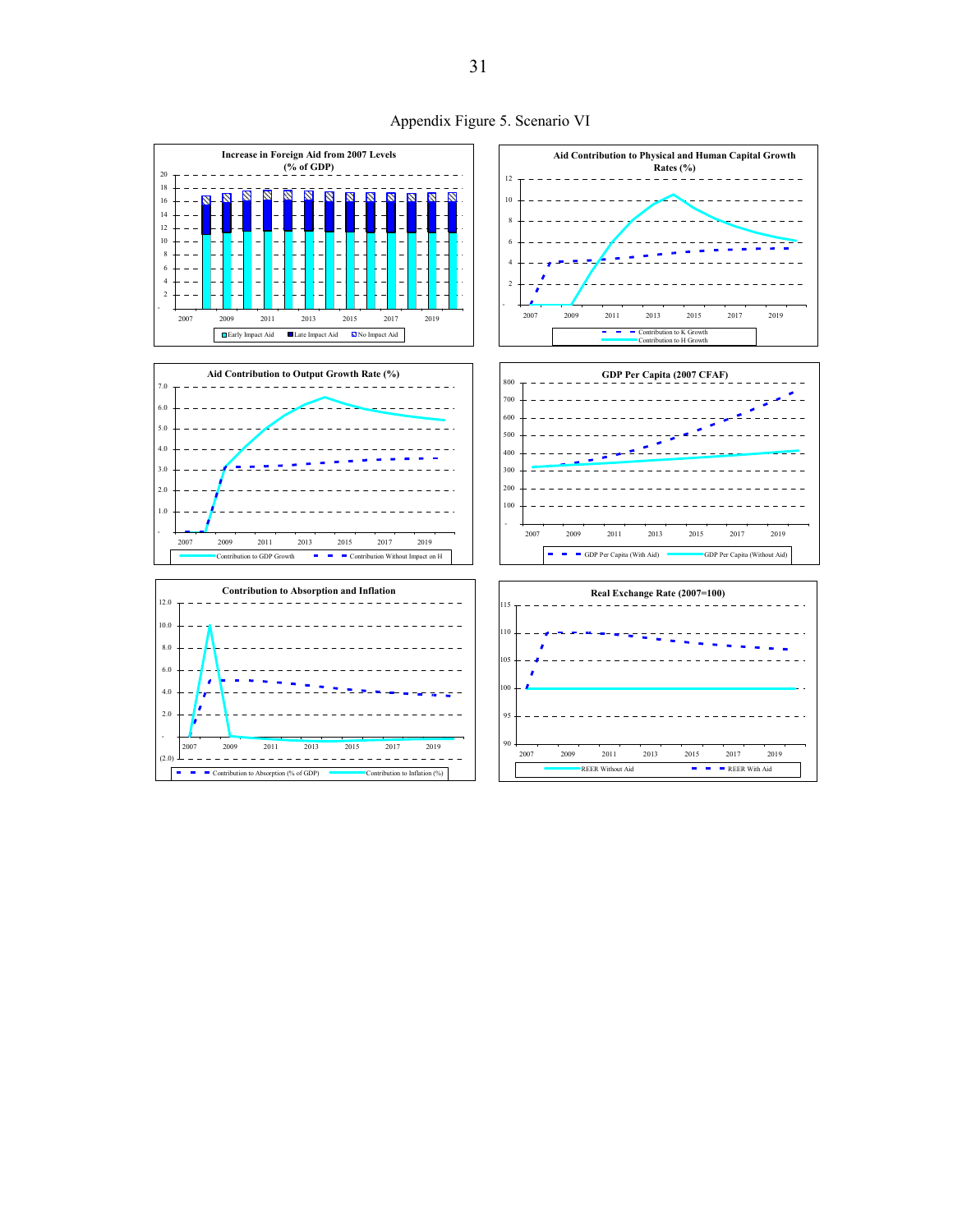

Appendix Figure 6. Scenario VII